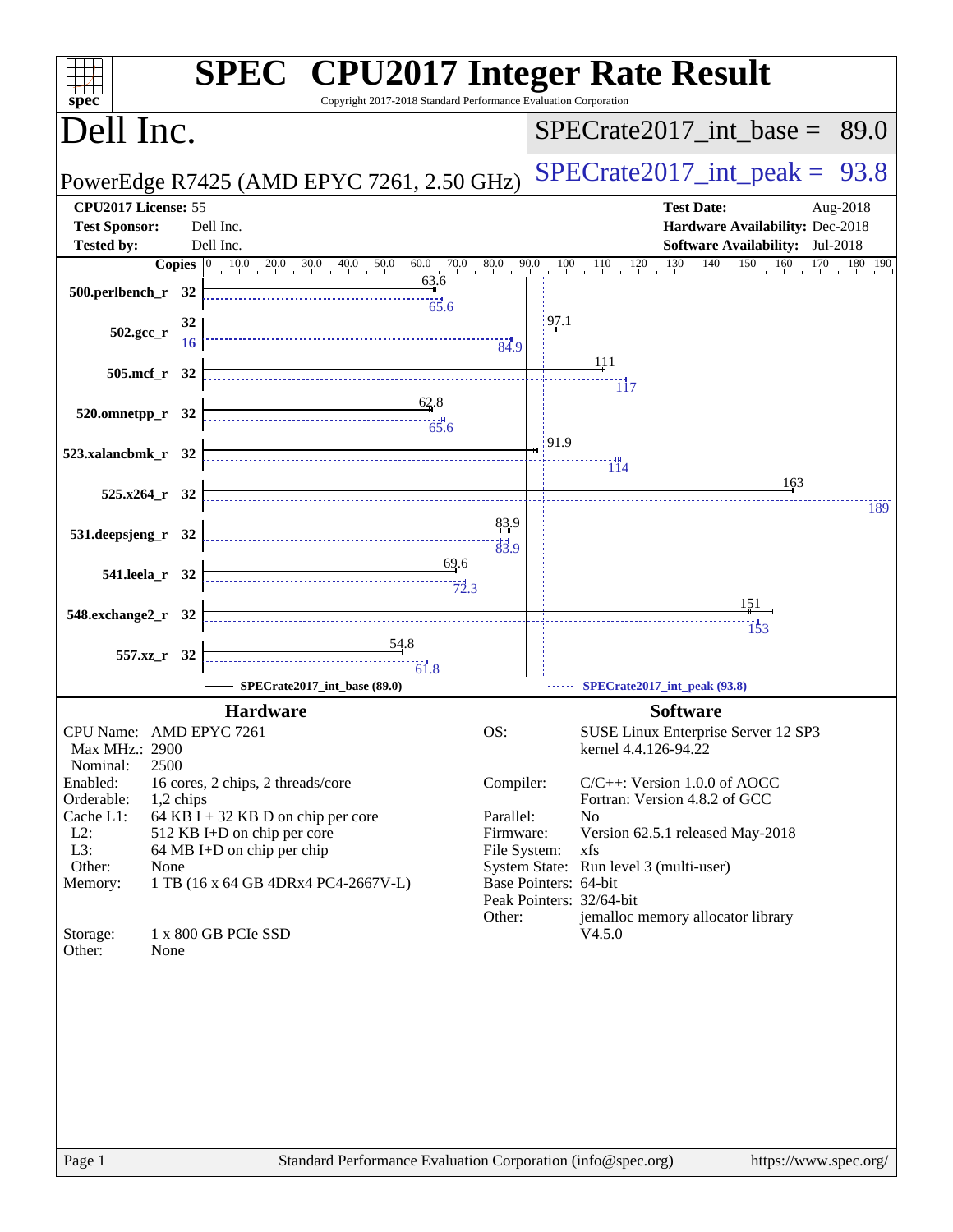Copyright 2017-2018 Standard Performance Evaluation Corporation

# Dell Inc.

**[spec](http://www.spec.org/)**

### SPECrate2017 int\_base =  $89.0$

PowerEdge R7425 (AMD EPYC 7261, 2.50 GHz)  $\left|$  [SPECrate2017\\_int\\_peak =](http://www.spec.org/auto/cpu2017/Docs/result-fields.html#SPECrate2017intpeak) 93.8

**[Tested by:](http://www.spec.org/auto/cpu2017/Docs/result-fields.html#Testedby)** Dell Inc. **[Software Availability:](http://www.spec.org/auto/cpu2017/Docs/result-fields.html#SoftwareAvailability)** Jul-2018

**[CPU2017 License:](http://www.spec.org/auto/cpu2017/Docs/result-fields.html#CPU2017License)** 55 **[Test Date:](http://www.spec.org/auto/cpu2017/Docs/result-fields.html#TestDate)** Aug-2018 **[Test Sponsor:](http://www.spec.org/auto/cpu2017/Docs/result-fields.html#TestSponsor)** Dell Inc. **[Hardware Availability:](http://www.spec.org/auto/cpu2017/Docs/result-fields.html#HardwareAvailability)** Dec-2018

#### **[Results Table](http://www.spec.org/auto/cpu2017/Docs/result-fields.html#ResultsTable)**

|                           | <b>Base</b>   |                |       |                |       | <b>Peak</b>    |            |               |                |              |                |              |                |              |
|---------------------------|---------------|----------------|-------|----------------|-------|----------------|------------|---------------|----------------|--------------|----------------|--------------|----------------|--------------|
| <b>Benchmark</b>          | <b>Copies</b> | <b>Seconds</b> | Ratio | <b>Seconds</b> | Ratio | <b>Seconds</b> | Ratio      | <b>Copies</b> | <b>Seconds</b> | <b>Ratio</b> | <b>Seconds</b> | <b>Ratio</b> | <b>Seconds</b> | <b>Ratio</b> |
| $500$ .perlbench r        | 32            | 796            | 64.0  | 801            | 63.6  | 804            | 63.4       | 32            | 776            | 65.6         | 781            | 65.3         | 772            | 66.0         |
| 502.gcc_r                 | 32            | 466            | 97.3  | 466            | 97.1  | 467            | 97.0       | 16            | 267            | 84.9         | 266            | 85.1         | 267            | 84.7         |
| $505$ .mcf r              | 32            | 467            | 111   | 470            | 110   | 467            | <u>111</u> | 32            | 444            | <b>117</b>   | 443            | 117          | 444            | 116          |
| 520.omnetpp_r             | 32            | 674            | 62.3  | 664            | 63.2  | 668            | 62.8       | 32            | 645            | 65.1         | 631            | 66.5         | 640            | 65.6         |
| 523.xalancbmk r           | 32            | 367            | 92.1  | 371            | 91.1  | 368            | 91.9       | 32            | 297            | 114          | 295            | <b>114</b>   | 294            | 115          |
| 525.x264 r                | 32            | 344            | 163   | 345            | 162   | 345            | 163        | 32            | 296            | 189          | 296            | 189          | 296            | <u>189</u>   |
| 531.deepsjeng_r           | 32            | 435            | 84.3  | 437            | 83.9  | 448            | 81.9       | 32            | 437            | 83.9         | 437            | 83.9         | 448            | 81.9         |
| 541.leela r               | 32            | 762            | 69.6  | 760            | 69.7  | 761            | 69.6       | 32            | 733            | 72.3         | 733            | 72.3         | 733            | 72.3         |
| 548.exchange2 r           | 32            | 556            | 151   | 558            | 150   | 535            | 157        | 32            | 548            | 153          | 548            | 153          | 548            | 153          |
| $557.xz$ r                | 32            | 630            | 54.8  | 629            | 55.0  | 632            | 54.7       | 32            | 561            | 61.6         | 558            | 61.9         | 559            | 61.8         |
| $SPECrate2017$ int base = |               |                | 89.0  |                |       |                |            |               |                |              |                |              |                |              |

**[SPECrate2017\\_int\\_peak =](http://www.spec.org/auto/cpu2017/Docs/result-fields.html#SPECrate2017intpeak) 93.8**

Results appear in the [order in which they were run.](http://www.spec.org/auto/cpu2017/Docs/result-fields.html#RunOrder) Bold underlined text [indicates a median measurement.](http://www.spec.org/auto/cpu2017/Docs/result-fields.html#Median)

#### **[Compiler Notes](http://www.spec.org/auto/cpu2017/Docs/result-fields.html#CompilerNotes)**

The AMD64 AOCC Compiler Suite is available at <http://developer.amd.com/amd-aocc/>

The AOCC Gold Linker plugin was installed and used for the link stage.

The AOCC Fortran Plugin version 1.0 was used to leverage AOCC optimizers with gfortran. It is available here: <http://developer.amd.com/amd-aocc/>

#### **[Submit Notes](http://www.spec.org/auto/cpu2017/Docs/result-fields.html#SubmitNotes)**

The config file option 'submit' was used. 'numactl' was used to bind copies to the cores. See the configuration file for details.

#### **[Operating System Notes](http://www.spec.org/auto/cpu2017/Docs/result-fields.html#OperatingSystemNotes)**

'ulimit -s unlimited' was used to set environment stack size 'ulimit -l 2097152' was used to set environment locked pages in memory limit

runspec command invoked through numactl i.e.: numactl --interleave=all runspec <etc>

Set dirty\_ratio=8 to limit dirty cache to 8% of memory Set swappiness=1 to swap only if necessary Set zone\_reclaim\_mode=1 to free local node memory and avoid remote memory sync then drop\_caches=3 to reset caches before invoking runcpu

**(Continued on next page)**

| Page 2 | Standard Performance Evaluation Corporation (info@spec.org) | https://www.spec.org/ |
|--------|-------------------------------------------------------------|-----------------------|
|--------|-------------------------------------------------------------|-----------------------|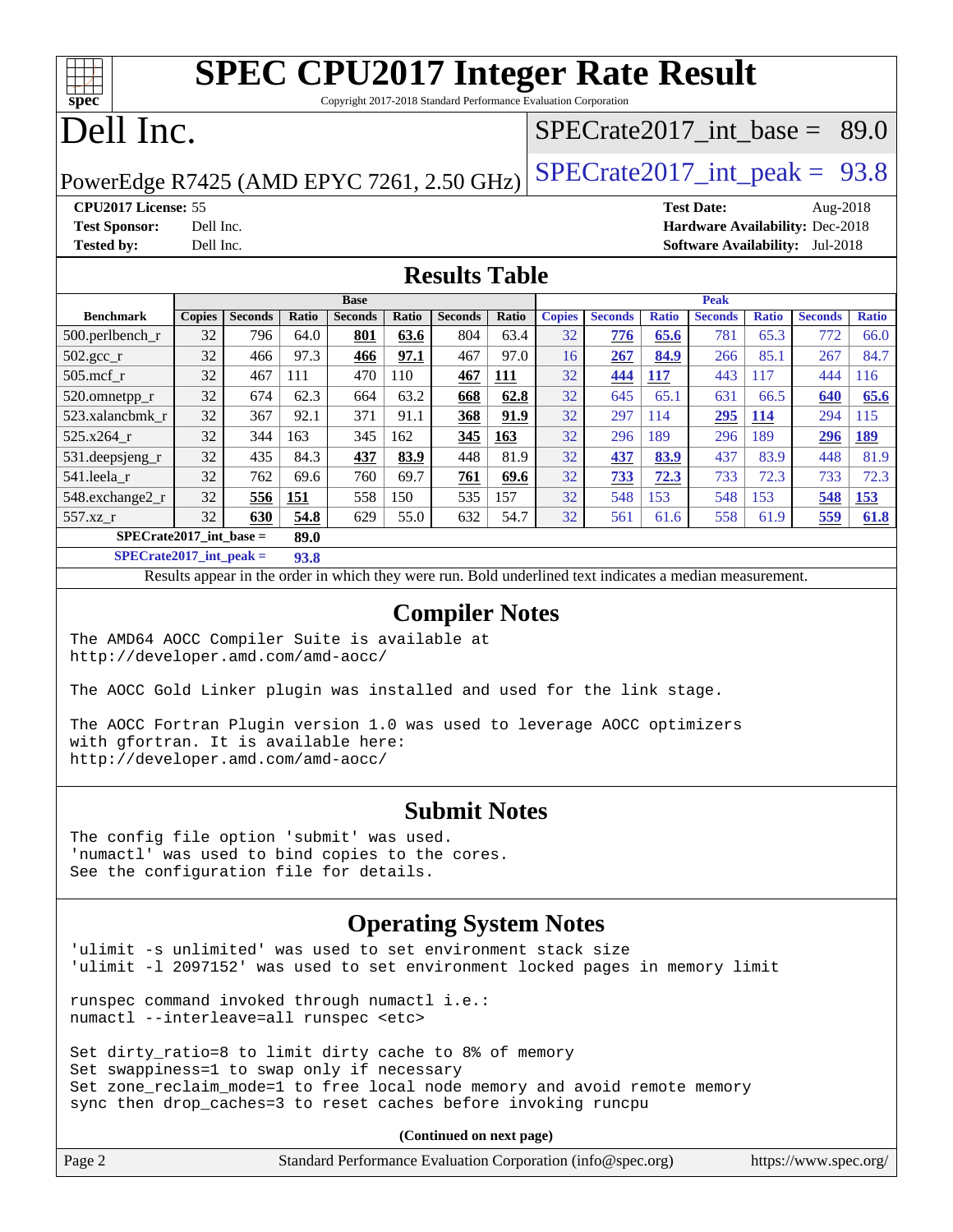

Copyright 2017-2018 Standard Performance Evaluation Corporation

## Dell Inc.

 $SPECrate2017\_int\_base = 89.0$ 

PowerEdge R7425 (AMD EPYC 7261, 2.50 GHz)  $\left|$  [SPECrate2017\\_int\\_peak =](http://www.spec.org/auto/cpu2017/Docs/result-fields.html#SPECrate2017intpeak) 93.8

**[CPU2017 License:](http://www.spec.org/auto/cpu2017/Docs/result-fields.html#CPU2017License)** 55 **[Test Date:](http://www.spec.org/auto/cpu2017/Docs/result-fields.html#TestDate)** Aug-2018 **[Test Sponsor:](http://www.spec.org/auto/cpu2017/Docs/result-fields.html#TestSponsor)** Dell Inc. **[Hardware Availability:](http://www.spec.org/auto/cpu2017/Docs/result-fields.html#HardwareAvailability)** Dec-2018 **[Tested by:](http://www.spec.org/auto/cpu2017/Docs/result-fields.html#Testedby)** Dell Inc. **[Software Availability:](http://www.spec.org/auto/cpu2017/Docs/result-fields.html#SoftwareAvailability)** Jul-2018

### **[Operating System Notes \(Continued\)](http://www.spec.org/auto/cpu2017/Docs/result-fields.html#OperatingSystemNotes)**

dirty\_ratio, swappiness, zone\_reclaim\_mode and drop\_caches were all set using privileged echo (e.g. echo 1 > /proc/sys/vm/swappiness).

Transparent huge pages were enabled for this run (OS default)

#### **[General Notes](http://www.spec.org/auto/cpu2017/Docs/result-fields.html#GeneralNotes)**

Environment variables set by runcpu before the start of the run: LD\_LIBRARY\_PATH = "/home/cpu2017-1.0.5/amd1704-rate-libs-revD/64;/home/cpu2017-1.0.5/amd1704-rate-libs-revD/32:" MALLOC\_CONF = "lg\_chunk:26"

Binaries were compiled on a system with 2x AMD EPYC 7601 CPU + 512GB Memory using RHEL 7.4 NA: The test sponsor attests, as of date of publication, that CVE-2017-5754 (Meltdown) is mitigated in the system as tested and documented. Yes: The test sponsor attests, as of date of publication, that CVE-2017-5753 (Spectre variant 1) is mitigated in the system as tested and documented. Yes: The test sponsor attests, as of date of publication, that CVE-2017-5715 (Spectre variant 2) is mitigated in the system as tested and documented.

jemalloc: configured and built with GCC v4.8.5 in RHEL v7.2 under default conditions. jemalloc: sources available from jemalloc.net or <https://github.com/jemalloc/jemalloc/releases> jemalloc uses environment variable MALLOC\_CONF with values narenas and lg\_chunk: narenas: sets the maximum number of arenas to use for automatic multiplexing of threads and arenas. lg\_chunk: set the virtual memory chunk size (log base 2). For example, lg\_chunk:21 sets the default chunk size to 2^21 = 2MiB.

#### **[Platform Notes](http://www.spec.org/auto/cpu2017/Docs/result-fields.html#PlatformNotes)**

 BIOS settings: Memory Interleaving set to Channel Interleaving Virtualization Technology disabled System Profile set to Custom CPU Power Management set to Maximum Performance Memory Frequency set to Maximum Performance Turbo Boost enabled C States set to Autonomous Memory Patrol Scrub disabled Memory Refresh Rate set to 1x

**(Continued on next page)**

Page 3 Standard Performance Evaluation Corporation [\(info@spec.org\)](mailto:info@spec.org) <https://www.spec.org/>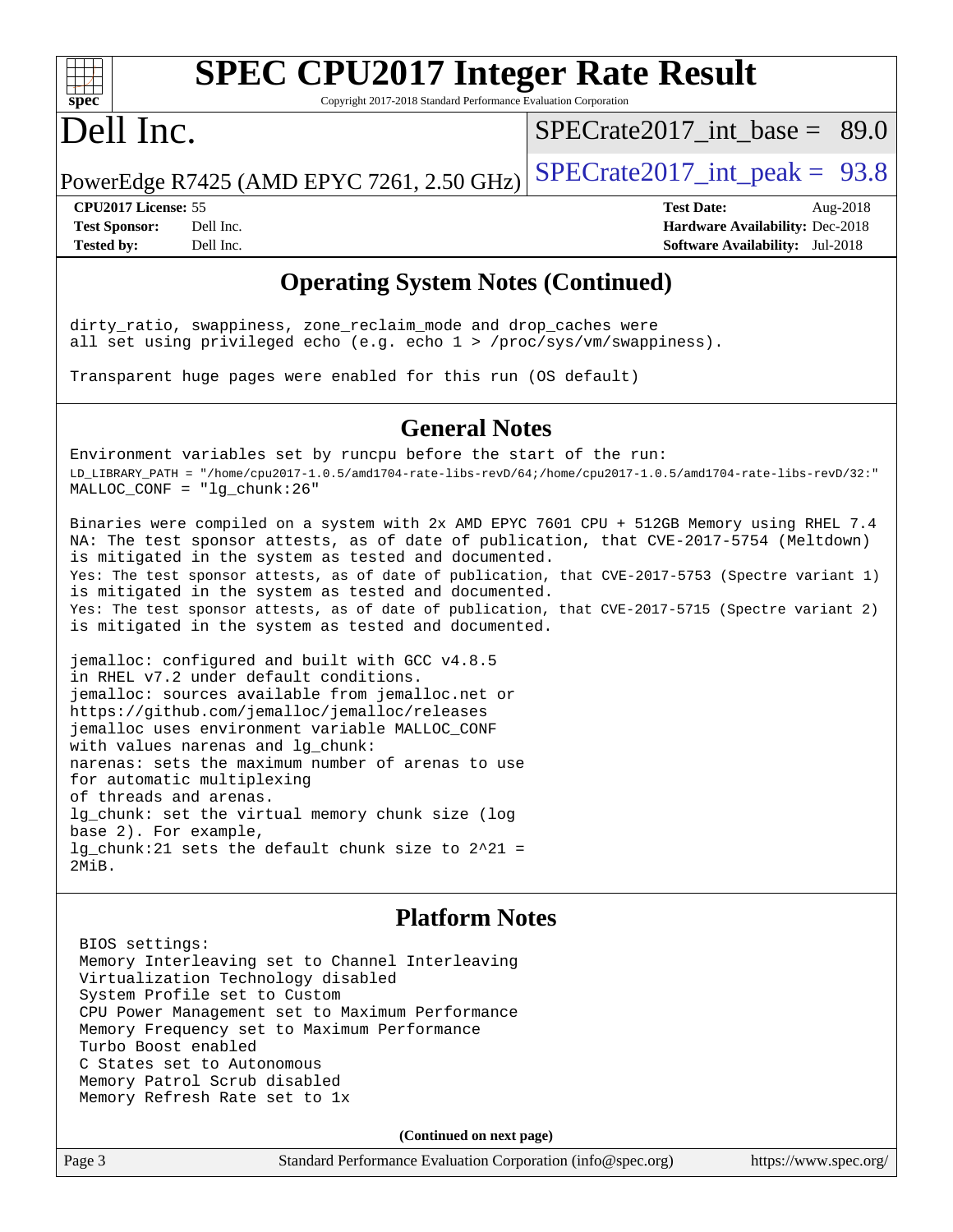#### **[SPEC CPU2017 Integer Rate Result](http://www.spec.org/auto/cpu2017/Docs/result-fields.html#SPECCPU2017IntegerRateResult)**  $+\ +$ **[spec](http://www.spec.org/)** Copyright 2017-2018 Standard Performance Evaluation Corporation Dell Inc. SPECrate2017 int\_base =  $89.0$ PowerEdge R7425 (AMD EPYC 7261, 2.50 GHz)  $\text{SPECrate}2017\_int\_peak = 93.8$ **[CPU2017 License:](http://www.spec.org/auto/cpu2017/Docs/result-fields.html#CPU2017License)** 55 **[Test Date:](http://www.spec.org/auto/cpu2017/Docs/result-fields.html#TestDate)** Aug-2018 **[Test Sponsor:](http://www.spec.org/auto/cpu2017/Docs/result-fields.html#TestSponsor)** Dell Inc. **[Hardware Availability:](http://www.spec.org/auto/cpu2017/Docs/result-fields.html#HardwareAvailability)** Dec-2018 **[Tested by:](http://www.spec.org/auto/cpu2017/Docs/result-fields.html#Testedby)** Dell Inc. **[Software Availability:](http://www.spec.org/auto/cpu2017/Docs/result-fields.html#SoftwareAvailability)** Jul-2018 **[Platform Notes \(Continued\)](http://www.spec.org/auto/cpu2017/Docs/result-fields.html#PlatformNotes)** PCI ASPM L1 Link Power Management disabled Determinism Slider set to Power Determinism Sysinfo program /home/cpu2017-1.0.5/bin/sysinfo Rev: r5974 of 2018-05-19 9bcde8f2999c33d61f64985e45859ea9 running on linux-yyi5 Tue Aug 7 09:57:16 2018 SUT (System Under Test) info as seen by some common utilities. For more information on this section, see <https://www.spec.org/cpu2017/Docs/config.html#sysinfo> From /proc/cpuinfo model name : AMD EPYC 7261 8-Core Processor 2 "physical id"s (chips) 32 "processors" cores, siblings (Caution: counting these is hw and system dependent. The following excerpts from /proc/cpuinfo might not be reliable. Use with caution.) cpu cores : 8 siblings : 16 physical 0: cores 0 8 12 16 20 24 28 physical 1: cores 0 8 12 16 20 24 28 From lscpu: Architecture: x86\_64 CPU op-mode(s): 32-bit, 64-bit Byte Order: Little Endian  $CPU(s):$  32 On-line CPU(s) list: 0-31 Thread(s) per core: 2 Core(s) per socket: 8 Socket(s): 2 NUMA node(s): 8 Vendor ID: AuthenticAMD CPU family: 23 Model: 1 Model name: AMD EPYC 7261 8-Core Processor Stepping: 2 CPU MHz: 2495.186 BogoMIPS: 4990.37 Virtualization: AMD-V L1d cache: 32K L1i cache: 64K L2 cache: 512K L3 cache: 8192K NUMA node0 CPU(s): 0,8,16,24 NUMA node1 CPU(s): 2,10,18,26 NUMA node2 CPU(s): 4,12,20,28 NUMA node3 CPU(s): 6,14,22,30 **(Continued on next page)**Page 4 Standard Performance Evaluation Corporation [\(info@spec.org\)](mailto:info@spec.org) <https://www.spec.org/>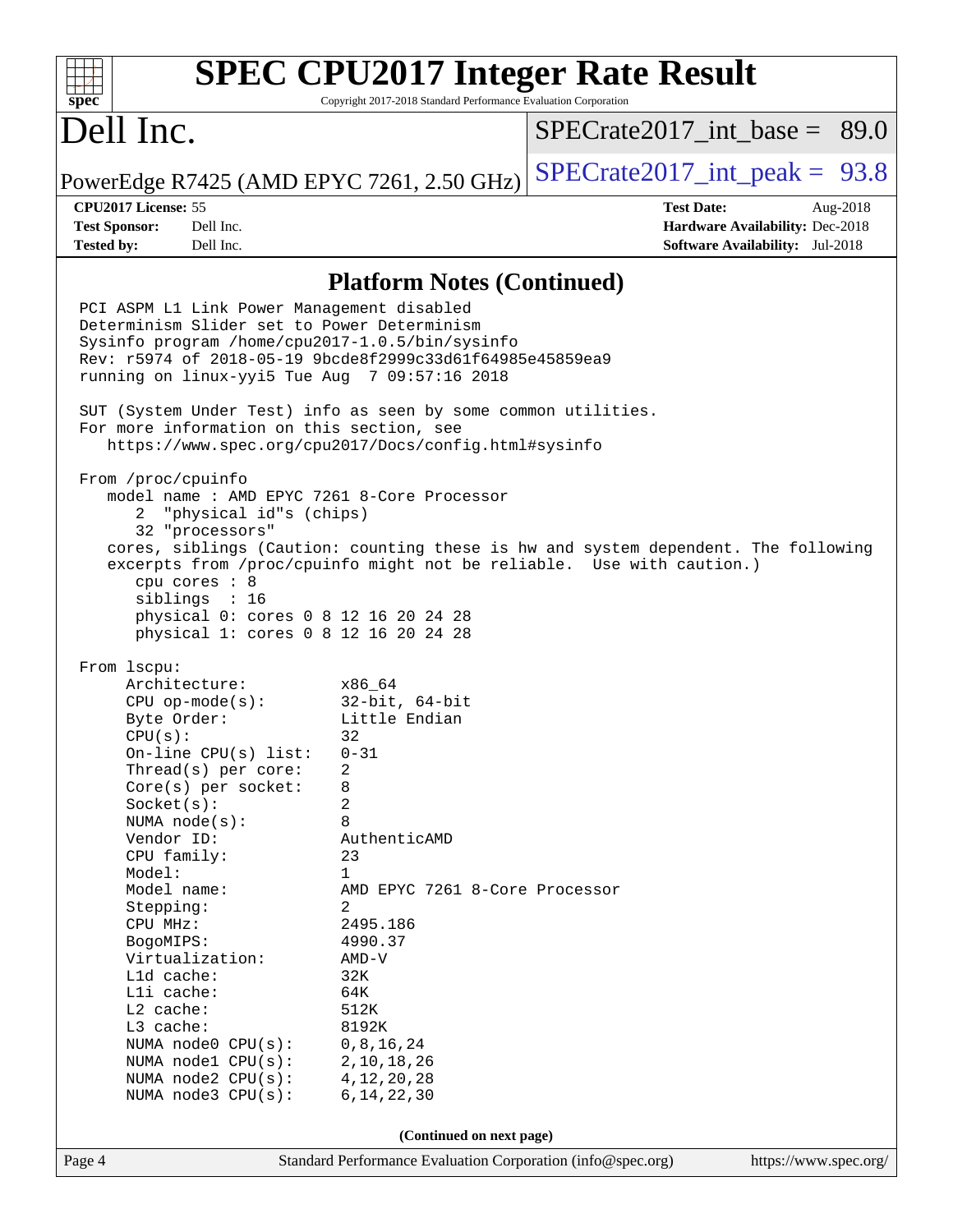| <b>SPEC CPU2017 Integer Rate Result</b><br>Copyright 2017-2018 Standard Performance Evaluation Corporation<br>spec <sup>®</sup>                                                                                                                                                                                                                                                                                                                                                                                                                                                                                                                                                                                                                                                                                                                                                                                                                        |                                                                                                            |
|--------------------------------------------------------------------------------------------------------------------------------------------------------------------------------------------------------------------------------------------------------------------------------------------------------------------------------------------------------------------------------------------------------------------------------------------------------------------------------------------------------------------------------------------------------------------------------------------------------------------------------------------------------------------------------------------------------------------------------------------------------------------------------------------------------------------------------------------------------------------------------------------------------------------------------------------------------|------------------------------------------------------------------------------------------------------------|
| Dell Inc.                                                                                                                                                                                                                                                                                                                                                                                                                                                                                                                                                                                                                                                                                                                                                                                                                                                                                                                                              | $SPECrate2017\_int\_base = 89.0$                                                                           |
| PowerEdge R7425 (AMD EPYC 7261, 2.50 GHz)                                                                                                                                                                                                                                                                                                                                                                                                                                                                                                                                                                                                                                                                                                                                                                                                                                                                                                              | $SPECTate2017\_int\_peak = 93.8$                                                                           |
| CPU2017 License: 55<br><b>Test Sponsor:</b><br>Dell Inc.<br>Dell Inc.<br><b>Tested by:</b>                                                                                                                                                                                                                                                                                                                                                                                                                                                                                                                                                                                                                                                                                                                                                                                                                                                             | <b>Test Date:</b><br>Aug-2018<br>Hardware Availability: Dec-2018<br><b>Software Availability:</b> Jul-2018 |
| <b>Platform Notes (Continued)</b>                                                                                                                                                                                                                                                                                                                                                                                                                                                                                                                                                                                                                                                                                                                                                                                                                                                                                                                      |                                                                                                            |
| NUMA $node4$ $CPU(s)$ :<br>1,9,17,25<br>NUMA $node5$ $CPU(s):$<br>3, 11, 19, 27<br>NUMA node6 CPU(s):<br>5, 13, 21, 29<br>NUMA node7 CPU(s):<br>7, 15, 23, 31<br>Flags:<br>pat pse36 clflush mmx fxsr sse sse2 ht syscall nx mmxext fxsr_opt pdpelgb rdtscp lm<br>constant_tsc rep_good nopl nonstop_tsc extd_apicid amd_dcm aperfmperf eagerfpu pni<br>pclmulqdq monitor ssse3 fma cx16 sse4_1 sse4_2 movbe popcnt aes xsave avx f16c<br>rdrand lahf_lm cmp_legacy svm extapic cr8_legacy abm sse4a misalignsse 3dnowprefetch<br>osvw skinit wdt tce topoext perfctr_core perfctr_nb bpext perfctr_12 mwaitx arat cpb<br>hw_pstate retpoline retpoline_amd npt lbrv svm_lock nrip_save tsc_scale vmcb_clean<br>flushbyasid decodeassists pausefilter pfthreshold vmmcall avic fsgsbase bmil avx2<br>smep bmi2 rdseed adx smap clflushopt sha_ni xsaveopt xsavec xgetbvl clzero irperf<br>ibpb overflow_recov succor smca                              | fpu vme de pse tsc msr pae mce cx8 apic sep mtrr pge mca cmov                                              |
| /proc/cpuinfo cache data<br>cache size : 512 KB<br>From numactl --hardware WARNING: a numactl 'node' might or might not correspond to a<br>physical chip.<br>$available: 8 nodes (0-7)$<br>node 0 cpus: 0 8 16 24<br>node 0 size: 128687 MB<br>node 0 free: 128539 MB<br>node 1 cpus: 2 10 18 26<br>node 1 size: 129020 MB<br>node 1 free: 128885 MB<br>node 2 cpus: 4 12 20 28<br>node 2 size: 129020 MB<br>node 2 free: 128893 MB<br>node 3 cpus: 6 14 22 30<br>node 3 size: 129020 MB<br>node 3 free: 128895 MB<br>node 4 cpus: 1 9 17 25<br>node 4 size: 129020 MB<br>node 4 free: 128892 MB<br>node 5 cpus: 3 11 19 27<br>node 5 size: 129020 MB<br>node 5 free: 128854 MB<br>node 6 cpus: 5 13 21 29<br>node 6 size: 129020 MB<br>node 6 free: 128886 MB<br>node 7 cpus: 7 15 23 31<br>node 7 size: 129019 MB<br>node 7 free: 128885 MB<br>node distances:<br>7<br>node<br>0<br>$\mathbf 1$<br>2<br>3<br>4<br>5<br>6<br>(Continued on next page) |                                                                                                            |
| Standard Performance Evaluation Corporation (info@spec.org)<br>Page 5                                                                                                                                                                                                                                                                                                                                                                                                                                                                                                                                                                                                                                                                                                                                                                                                                                                                                  | https://www.spec.org/                                                                                      |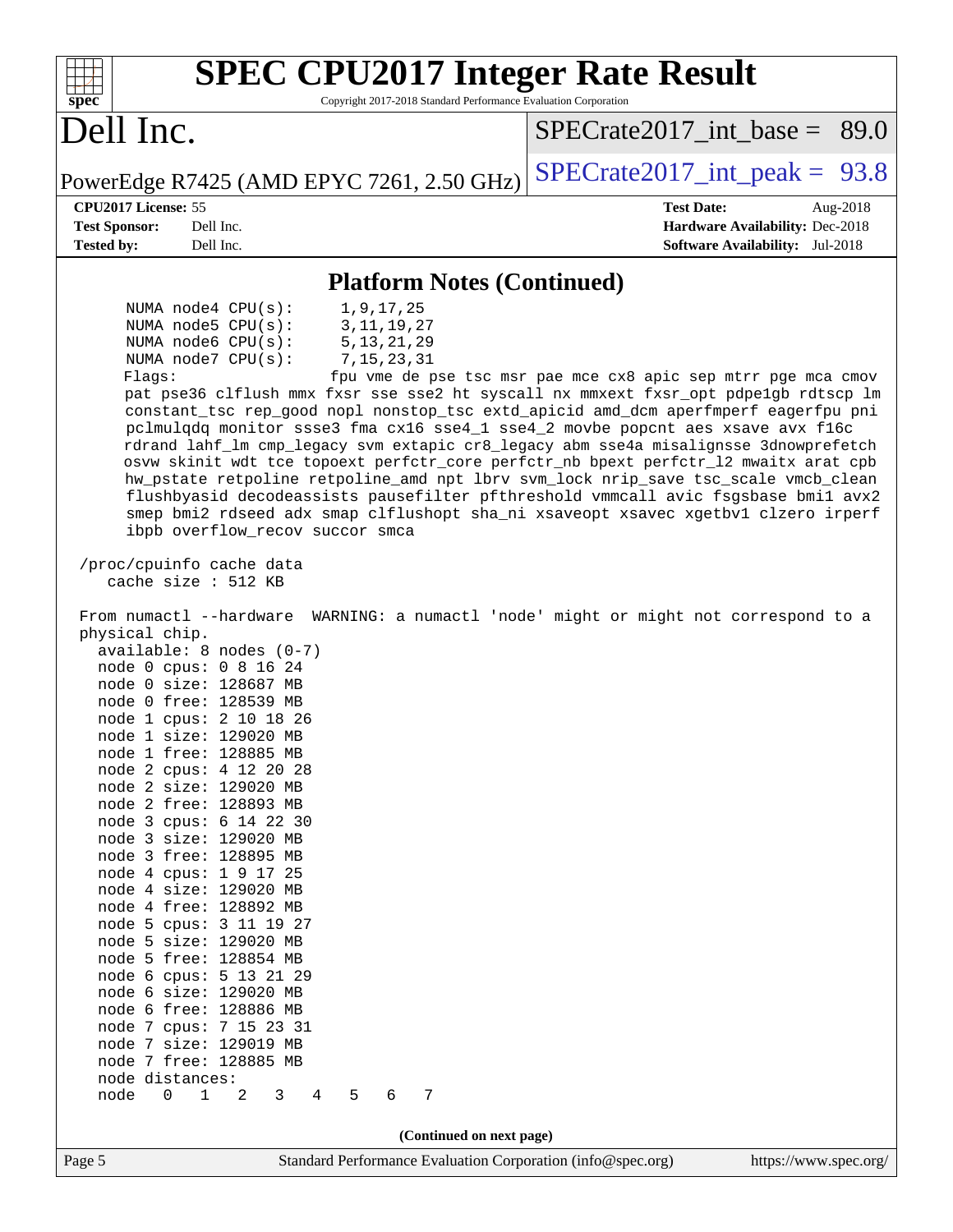| spec <sup>®</sup>                                                                             |                                                                                                                                           |                                                                                                                                        | Copyright 2017-2018 Standard Performance Evaluation Corporation | <b>SPEC CPU2017 Integer Rate Result</b>                                                                                                                |                                                                                |
|-----------------------------------------------------------------------------------------------|-------------------------------------------------------------------------------------------------------------------------------------------|----------------------------------------------------------------------------------------------------------------------------------------|-----------------------------------------------------------------|--------------------------------------------------------------------------------------------------------------------------------------------------------|--------------------------------------------------------------------------------|
| Dell Inc.                                                                                     |                                                                                                                                           |                                                                                                                                        |                                                                 | $SPECrate2017\_int\_base = 89.0$                                                                                                                       |                                                                                |
|                                                                                               |                                                                                                                                           |                                                                                                                                        | PowerEdge R7425 (AMD EPYC 7261, 2.50 GHz)                       | $SPECTate2017\_int\_peak = 93.8$                                                                                                                       |                                                                                |
| CPU2017 License: 55<br><b>Test Sponsor:</b><br><b>Tested by:</b>                              | Dell Inc.<br>Dell Inc.                                                                                                                    |                                                                                                                                        |                                                                 | <b>Test Date:</b>                                                                                                                                      | Aug-2018<br>Hardware Availability: Dec-2018<br>Software Availability: Jul-2018 |
|                                                                                               |                                                                                                                                           |                                                                                                                                        | <b>Platform Notes (Continued)</b>                               |                                                                                                                                                        |                                                                                |
| 0:<br>10<br>1:<br>16<br>2:<br>16<br>3:<br>16<br>4 :<br>28<br>5:<br>28<br>6:<br>22<br>7:<br>28 | 16<br>16<br>16<br>10<br>16<br>16<br>16<br>16<br>10<br>16<br>16<br>10<br>22<br>28<br>28<br>28<br>28 22<br>28<br>28<br>28<br>22<br>28<br>28 | 28<br>28<br>28<br>28<br>28<br>22<br>28<br>28<br>22<br>28<br>28<br>10<br>16<br>16<br>16<br>10<br>16<br>16<br>16<br>10<br>16<br>16<br>16 | 22<br>28<br>22<br>28<br>28<br>16<br>16<br>16<br>10              |                                                                                                                                                        |                                                                                |
| From /proc/meminfo<br>MemTotal:<br>HugePages_Total:<br>Hugepagesize:                          |                                                                                                                                           | 1056597308 kB<br>0<br>2048 kB                                                                                                          |                                                                 |                                                                                                                                                        |                                                                                |
| /usr/bin/lsb_release -d<br>SuSE-release:                                                      |                                                                                                                                           | SUSE Linux Enterprise Server 12 SP3<br>From /etc/*release* /etc/*version*                                                              | SUSE Linux Enterprise Server 12 (x86_64)                        |                                                                                                                                                        |                                                                                |
| os-release:                                                                                   | $VERSION = 12$<br>$PATCHLEVEL = 3$<br>NAME="SLES"<br>VERSION="12-SP3"                                                                     |                                                                                                                                        |                                                                 | # This file is deprecated and will be removed in a future service pack or release.<br># Please check /etc/os-release for details about this release.   |                                                                                |
| ID="sles"                                                                                     | VERSION_ID="12.3"<br>$ANSI$ _COLOR=" $0:32$ "                                                                                             | CPE_NAME="cpe:/o:suse:sles:12:sp3"                                                                                                     | PRETTY_NAME="SUSE Linux Enterprise Server 12 SP3"               |                                                                                                                                                        |                                                                                |
| uname $-a$ :                                                                                  |                                                                                                                                           | x86 64 x86 64 x86 64 GNU/Linux                                                                                                         |                                                                 | Linux linux-yyi5 4.4.126-94.22-default #1 SMP Wed Apr 11 07:45:03 UTC 2018 (9649989)                                                                   |                                                                                |
| Kernel self-reported vulnerability status:                                                    |                                                                                                                                           |                                                                                                                                        |                                                                 |                                                                                                                                                        |                                                                                |
| CVE-2017-5754 (Meltdown):                                                                     |                                                                                                                                           |                                                                                                                                        | Not affected                                                    | CVE-2017-5753 (Spectre variant 1): Mitigation: __user pointer sanitization<br>CVE-2017-5715 (Spectre variant 2): Mitigation: Full AMD retpoline + IBPB |                                                                                |
| run-level 3 Aug 7 09:49                                                                       |                                                                                                                                           |                                                                                                                                        |                                                                 |                                                                                                                                                        |                                                                                |
| Filesystem                                                                                    |                                                                                                                                           | SPEC is set to: /home/cpu2017-1.0.5                                                                                                    | Type Size Used Avail Use% Mounted on                            |                                                                                                                                                        |                                                                                |
|                                                                                               |                                                                                                                                           |                                                                                                                                        | (Continued on next page)                                        |                                                                                                                                                        |                                                                                |
| Page 6                                                                                        |                                                                                                                                           |                                                                                                                                        |                                                                 | Standard Performance Evaluation Corporation (info@spec.org)                                                                                            | https://www.spec.org/                                                          |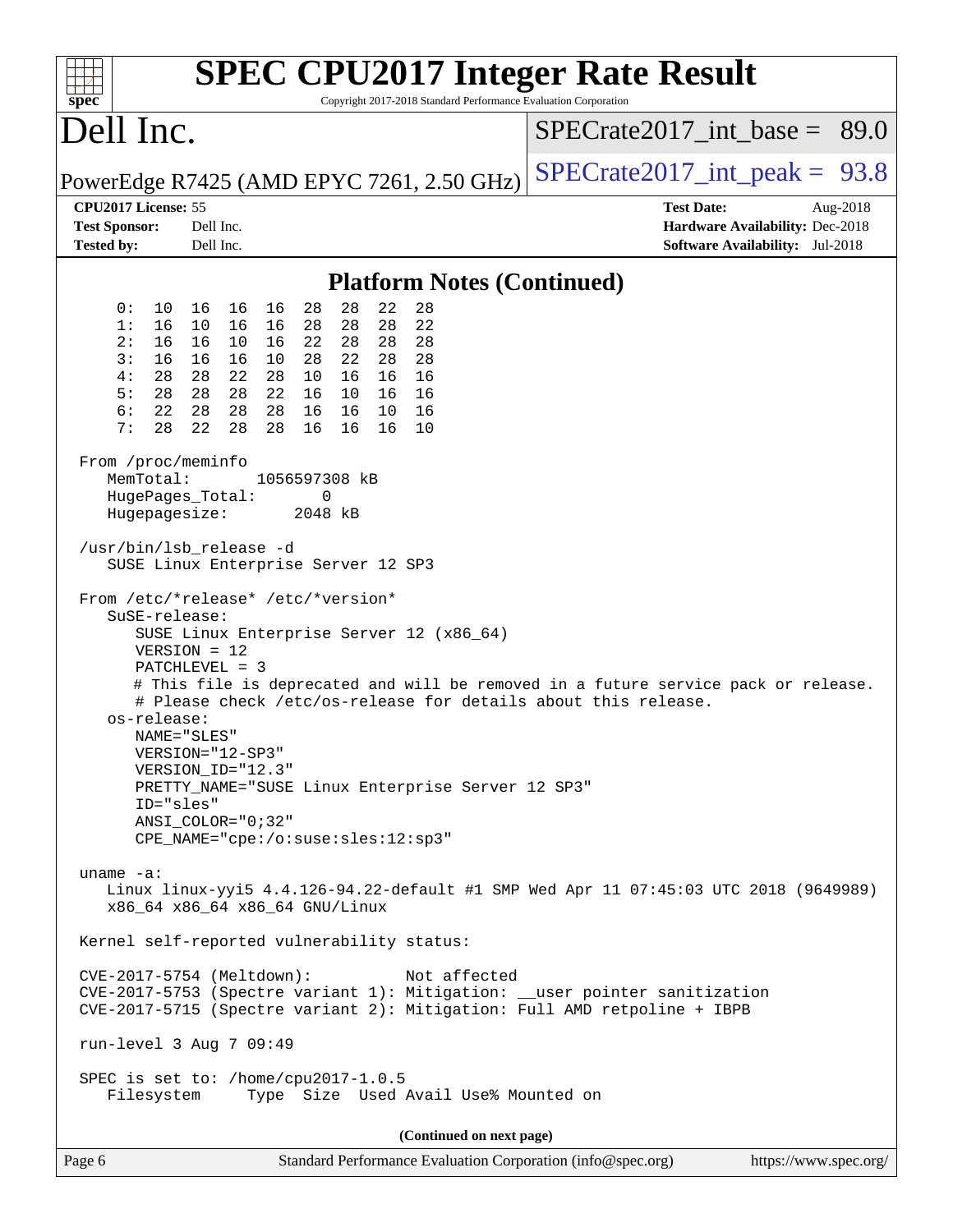| <b>SPEC CPU2017 Integer Rate Result</b>                                                                                                                                                                                                                                                                                                                                                                                                                                                                |                                                                           |
|--------------------------------------------------------------------------------------------------------------------------------------------------------------------------------------------------------------------------------------------------------------------------------------------------------------------------------------------------------------------------------------------------------------------------------------------------------------------------------------------------------|---------------------------------------------------------------------------|
| Copyright 2017-2018 Standard Performance Evaluation Corporation<br>$spec^*$                                                                                                                                                                                                                                                                                                                                                                                                                            |                                                                           |
| Dell Inc.                                                                                                                                                                                                                                                                                                                                                                                                                                                                                              | $SPECrate2017$ _int_base = 89.0                                           |
| PowerEdge R7425 (AMD EPYC 7261, 2.50 GHz)                                                                                                                                                                                                                                                                                                                                                                                                                                                              | $SPECTate2017\_int\_peak = 93.8$                                          |
| CPU <sub>2017</sub> License: 55                                                                                                                                                                                                                                                                                                                                                                                                                                                                        | <b>Test Date:</b><br>Aug-2018                                             |
| <b>Test Sponsor:</b><br>Dell Inc.<br><b>Tested by:</b><br>Dell Inc.                                                                                                                                                                                                                                                                                                                                                                                                                                    | Hardware Availability: Dec-2018<br><b>Software Availability:</b> Jul-2018 |
|                                                                                                                                                                                                                                                                                                                                                                                                                                                                                                        |                                                                           |
| <b>Platform Notes (Continued)</b>                                                                                                                                                                                                                                                                                                                                                                                                                                                                      |                                                                           |
| /dev/nvme0n1p4 xfs<br>20G 684G<br>703G<br>3% /home                                                                                                                                                                                                                                                                                                                                                                                                                                                     |                                                                           |
| Additional information from dmidecode follows. WARNING: Use caution when you interpret<br>this section. The 'dmidecode' program reads system data which is "intended to allow<br>hardware to be accurately determined", but the intent may not be met, as there are<br>frequent changes to hardware, firmware, and the "DMTF SMBIOS" standard.<br>BIOS Dell Inc. 62.5.1 [MaxPerf C_En] 05/21/2018<br>Memory:<br>16x 80CE863280CE M386A8K40BM2-CTD 64 GB 4 rank 2666<br>16x Not Specified Not Specified |                                                                           |
| (End of data from sysinfo program)                                                                                                                                                                                                                                                                                                                                                                                                                                                                     |                                                                           |
| <b>Compiler Version Notes</b>                                                                                                                                                                                                                                                                                                                                                                                                                                                                          |                                                                           |
| $CC$ 502.gcc $_r$ (peak)                                                                                                                                                                                                                                                                                                                                                                                                                                                                               |                                                                           |
|                                                                                                                                                                                                                                                                                                                                                                                                                                                                                                        |                                                                           |
| AOCC.LLVM.4.0.0.B35.2017_04_26 clang version 4.0.0 (CLANG:) (based on LLVM<br>AOCC.LLVM.4.0.0.B35.2017_04_26)<br>Target: i386-unknown-linux-gnu<br>Thread model: posix                                                                                                                                                                                                                                                                                                                                 |                                                                           |
| InstalledDir: /root/work/compilers/AOCC-1.0-Compiler/bin                                                                                                                                                                                                                                                                                                                                                                                                                                               |                                                                           |
|                                                                                                                                                                                                                                                                                                                                                                                                                                                                                                        |                                                                           |
| CXXC 523.xalancbmk r(peak)                                                                                                                                                                                                                                                                                                                                                                                                                                                                             |                                                                           |
| AOCC.LLVM.4.0.0.B35.2017_04_26 clang version 4.0.0 (CLANG:) (based on LLVM<br>AOCC.LLVM.4.0.0.B35.2017 04 26)<br>Target: i386-unknown-linux-gnu<br>Thread model: posix                                                                                                                                                                                                                                                                                                                                 |                                                                           |
| InstalledDir: /root/work/compilers/AOCC-1.0-Compiler/bin                                                                                                                                                                                                                                                                                                                                                                                                                                               |                                                                           |
|                                                                                                                                                                                                                                                                                                                                                                                                                                                                                                        |                                                                           |
| CC 500.perlbench_r(base) 502.gcc_r(base) 505.mcf_r(base, peak)<br>525.x264_r(base) 557.xz_r(base, peak)                                                                                                                                                                                                                                                                                                                                                                                                |                                                                           |
| AOCC.LLVM.4.0.0.B35.2017_04_26 clang version 4.0.0 (CLANG:) (based on LLVM<br>AOCC.LLVM.4.0.0.B35.2017_04_26)<br>Target: x86_64-unknown-linux-gnu<br>Thread model: posix                                                                                                                                                                                                                                                                                                                               |                                                                           |
| InstalledDir: /root/work/compilers/AOCC-1.0-Compiler/bin                                                                                                                                                                                                                                                                                                                                                                                                                                               |                                                                           |
|                                                                                                                                                                                                                                                                                                                                                                                                                                                                                                        |                                                                           |
|                                                                                                                                                                                                                                                                                                                                                                                                                                                                                                        |                                                                           |
| (Continued on next page)                                                                                                                                                                                                                                                                                                                                                                                                                                                                               |                                                                           |
| Standard Performance Evaluation Corporation (info@spec.org)<br>Page 7                                                                                                                                                                                                                                                                                                                                                                                                                                  | https://www.spec.org/                                                     |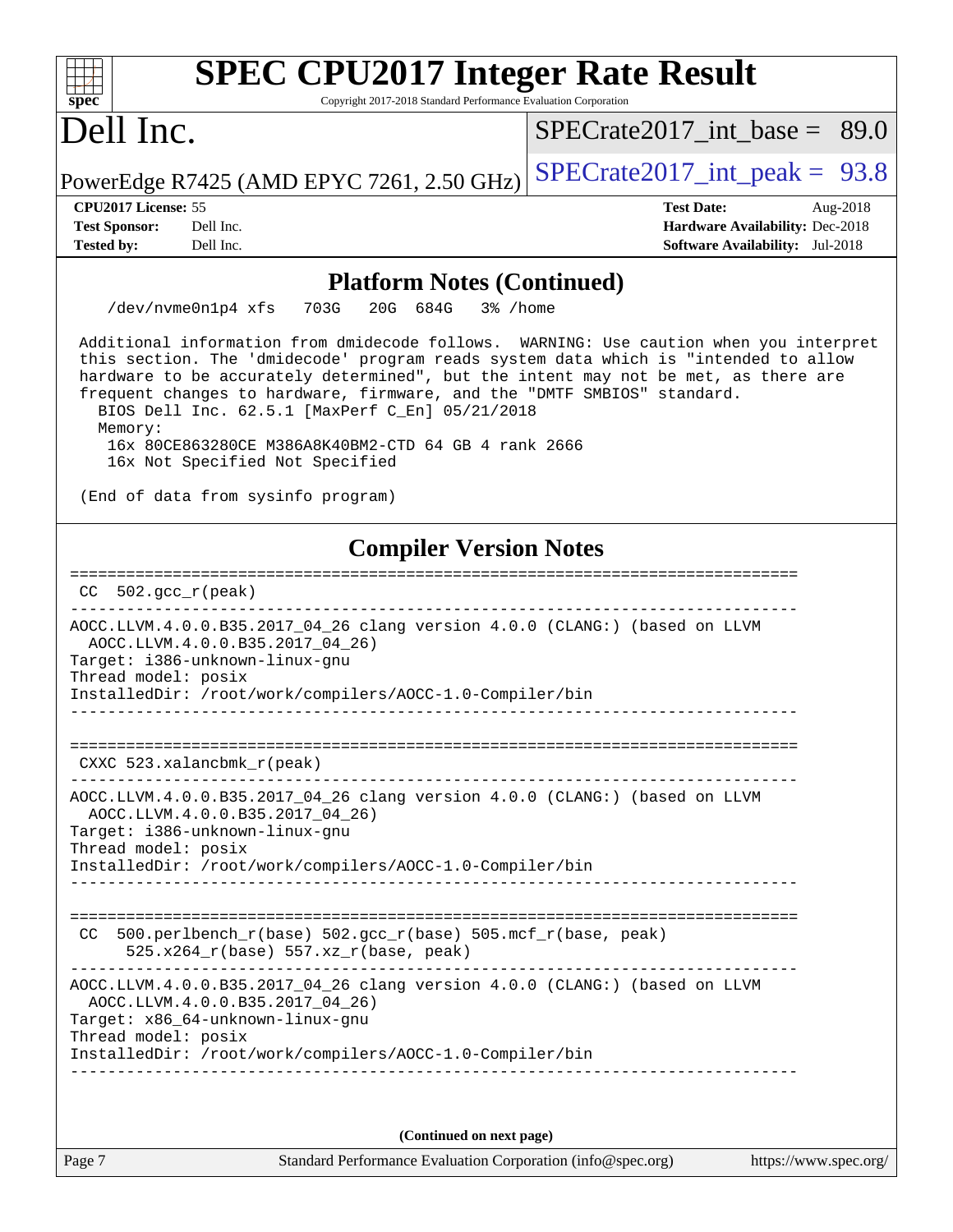#### $\pm$ **[spec](http://www.spec.org/)**

# **[SPEC CPU2017 Integer Rate Result](http://www.spec.org/auto/cpu2017/Docs/result-fields.html#SPECCPU2017IntegerRateResult)**

Copyright 2017-2018 Standard Performance Evaluation Corporation

## Dell Inc.

[SPECrate2017\\_int\\_base =](http://www.spec.org/auto/cpu2017/Docs/result-fields.html#SPECrate2017intbase) 89.0

PowerEdge R7425 (AMD EPYC 7261, 2.50 GHz) [SPECrate2017\\_int\\_peak =](http://www.spec.org/auto/cpu2017/Docs/result-fields.html#SPECrate2017intpeak)  $93.8$ 

**[CPU2017 License:](http://www.spec.org/auto/cpu2017/Docs/result-fields.html#CPU2017License)** 55 **[Test Date:](http://www.spec.org/auto/cpu2017/Docs/result-fields.html#TestDate)** Aug-2018 **[Test Sponsor:](http://www.spec.org/auto/cpu2017/Docs/result-fields.html#TestSponsor)** Dell Inc. **[Hardware Availability:](http://www.spec.org/auto/cpu2017/Docs/result-fields.html#HardwareAvailability)** Dec-2018 **[Tested by:](http://www.spec.org/auto/cpu2017/Docs/result-fields.html#Testedby)** Dell Inc. **[Software Availability:](http://www.spec.org/auto/cpu2017/Docs/result-fields.html#SoftwareAvailability)** Jul-2018

### **[Compiler Version Notes \(Continued\)](http://www.spec.org/auto/cpu2017/Docs/result-fields.html#CompilerVersionNotes)**

| CXXC 520.omnetpp_r(base, peak) 523.xalancbmk_r(base) 531.deepsjeng_r(base,<br>peak) 541. leela r(base)                                                                                                                                                                                                                          |
|---------------------------------------------------------------------------------------------------------------------------------------------------------------------------------------------------------------------------------------------------------------------------------------------------------------------------------|
| AOCC.LLVM.4.0.0.B35.2017_04_26 clang version 4.0.0 (CLANG:) (based on LLVM<br>AOCC.LLVM.4.0.0.B35.2017 04 26)<br>Target: x86 64-unknown-linux-gnu<br>Thread model: posix<br>InstalledDir: /root/work/compilers/AOCC-1.0-Compiler/bin                                                                                            |
| 500.perlbench $r(\text{peak})$ 525.x264 $r(\text{peak})$<br>CC                                                                                                                                                                                                                                                                  |
| AOCC.LLVM.4.0.0.B35.2017_04_26 clang version 4.0.0 (CLANG:) (based on LLVM<br>AOCC.LLVM.4.0.0.B35.2017 04 26)<br>Target: x86 64-unknown-linux-gnu<br>Thread model: posix<br>InstalledDir: /root/work/compilers/AOCC-1.0-Compiler/bin                                                                                            |
| CXXC 541.leela r(peak)                                                                                                                                                                                                                                                                                                          |
| AOCC.LLVM.4.0.0.B35.2017_04_26 clang version 4.0.0 (CLANG:) (based on LLVM<br>AOCC.LLVM.4.0.0.B35.2017_04_26)<br>Target: x86 64-unknown-linux-gnu<br>Thread model: posix<br>InstalledDir: /root/work/compilers/AOCC-1.0-Compiler/bin<br>-----------------------------<br>.                                                      |
| FC 548. exchange2 r(base, peak)<br>----------------------------                                                                                                                                                                                                                                                                 |
| GNU Fortran (GCC) 4.8.2<br>Copyright (C) 2013 Free Software Foundation, Inc.<br>GNU Fortran comes with NO WARRANTY, to the extent permitted by law.<br>You may redistribute copies of GNU Fortran<br>under the terms of the GNU General Public License.<br>For more information about these matters, see the file named COPYING |
| <b>Base Compiler Invocation</b>                                                                                                                                                                                                                                                                                                 |
| C benchmarks:                                                                                                                                                                                                                                                                                                                   |

[clang](http://www.spec.org/cpu2017/results/res2018q4/cpu2017-20181029-09364.flags.html#user_CCbase_Fclang3_a68b77bfed473bd9cdd22529af008e8306c2e3948617c8991604c1a2000ee4a73ef90dd8bc793e105fe4165a625d26dacbda4708d828ad19048918c071b363ec)

**(Continued on next page)**

Page 8 Standard Performance Evaluation Corporation [\(info@spec.org\)](mailto:info@spec.org) <https://www.spec.org/>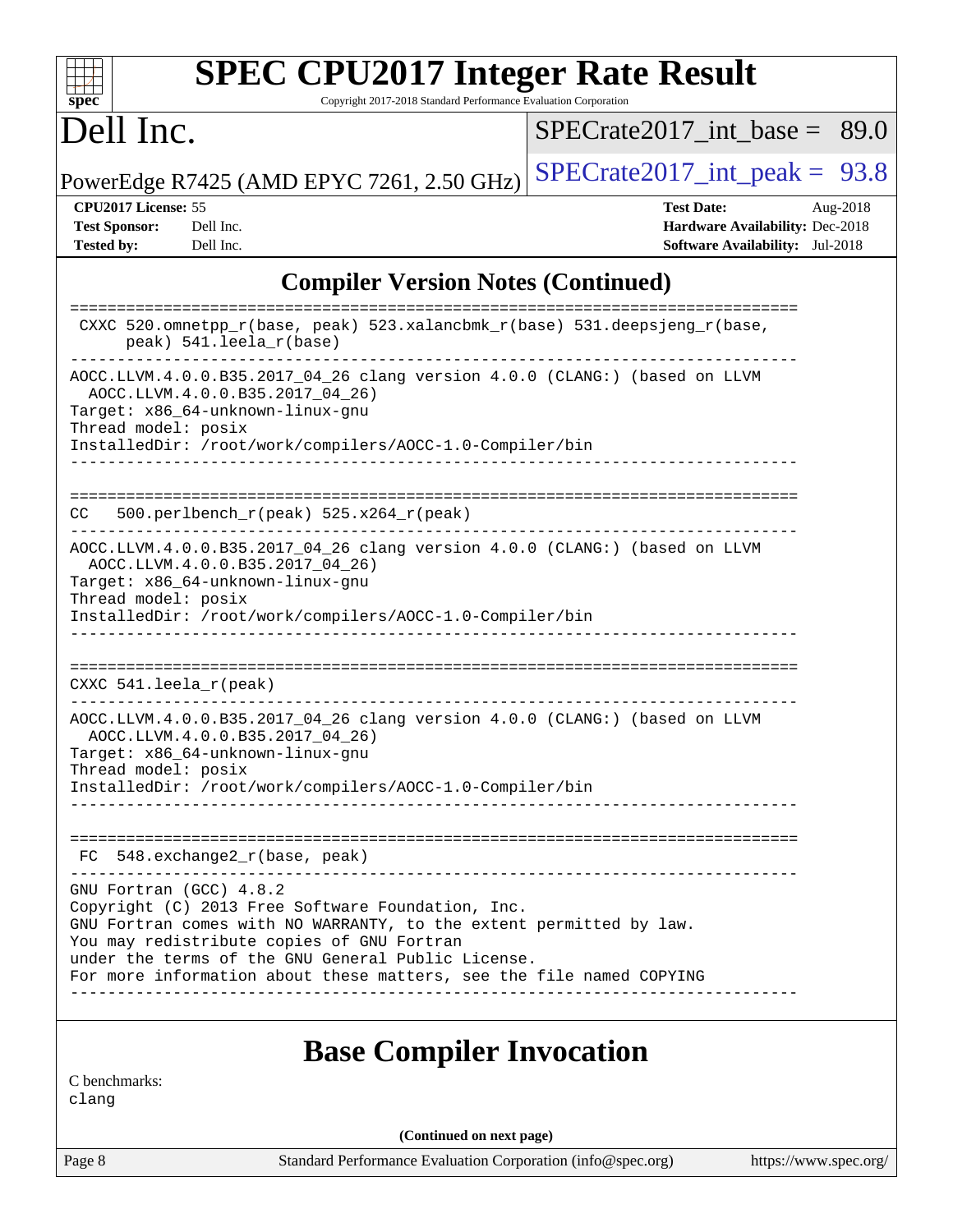#### $+\ +$ **[spec](http://www.spec.org/)**

# **[SPEC CPU2017 Integer Rate Result](http://www.spec.org/auto/cpu2017/Docs/result-fields.html#SPECCPU2017IntegerRateResult)**

Copyright 2017-2018 Standard Performance Evaluation Corporation

## Dell Inc.

SPECrate2017 int\_base =  $89.0$ 

PowerEdge R7425 (AMD EPYC 7261, 2.50 GHz)  $\left|$  [SPECrate2017\\_int\\_peak =](http://www.spec.org/auto/cpu2017/Docs/result-fields.html#SPECrate2017intpeak) 93.8

**[CPU2017 License:](http://www.spec.org/auto/cpu2017/Docs/result-fields.html#CPU2017License)** 55 **[Test Date:](http://www.spec.org/auto/cpu2017/Docs/result-fields.html#TestDate)** Aug-2018 **[Test Sponsor:](http://www.spec.org/auto/cpu2017/Docs/result-fields.html#TestSponsor)** Dell Inc. **[Hardware Availability:](http://www.spec.org/auto/cpu2017/Docs/result-fields.html#HardwareAvailability)** Dec-2018 **[Tested by:](http://www.spec.org/auto/cpu2017/Docs/result-fields.html#Testedby)** Dell Inc. **[Software Availability:](http://www.spec.org/auto/cpu2017/Docs/result-fields.html#SoftwareAvailability)** Jul-2018

## **[Base Compiler Invocation \(Continued\)](http://www.spec.org/auto/cpu2017/Docs/result-fields.html#BaseCompilerInvocation)**

[C++ benchmarks](http://www.spec.org/auto/cpu2017/Docs/result-fields.html#CXXbenchmarks): [clang++](http://www.spec.org/cpu2017/results/res2018q4/cpu2017-20181029-09364.flags.html#user_CXXbase_Fclang3_57a48582e5be507d19b2527b3e7d4f85d9b8669ffc9a8a0dbb9bcf949a918a58bbab411e0c4d14a3922022a3e425a90db94042683824c1806feff4324ca1000d)

[Fortran benchmarks](http://www.spec.org/auto/cpu2017/Docs/result-fields.html#Fortranbenchmarks): [clang](http://www.spec.org/cpu2017/results/res2018q4/cpu2017-20181029-09364.flags.html#user_FCbase_Fclang3_a68b77bfed473bd9cdd22529af008e8306c2e3948617c8991604c1a2000ee4a73ef90dd8bc793e105fe4165a625d26dacbda4708d828ad19048918c071b363ec) [gfortran](http://www.spec.org/cpu2017/results/res2018q4/cpu2017-20181029-09364.flags.html#user_FCbase_aocc-gfortran_128c91a56d61ddb07404721e65b8f9498c31a443dacbd3b7f212891090eca86e2d099b520f75b99e9e8ac4fdec01f4d15f0b65e47123ec4c42b0759045731a1f)

### **[Base Portability Flags](http://www.spec.org/auto/cpu2017/Docs/result-fields.html#BasePortabilityFlags)**

 500.perlbench\_r: [-DSPEC\\_LINUX\\_X64](http://www.spec.org/cpu2017/results/res2018q4/cpu2017-20181029-09364.flags.html#b500.perlbench_r_basePORTABILITY_DSPEC_LINUX_X64) [-DSPEC\\_LP64](http://www.spec.org/cpu2017/results/res2018q4/cpu2017-20181029-09364.flags.html#b500.perlbench_r_baseEXTRA_PORTABILITY_DSPEC_LP64) 502.gcc\_r: [-DSPEC\\_LP64](http://www.spec.org/cpu2017/results/res2018q4/cpu2017-20181029-09364.flags.html#suite_baseEXTRA_PORTABILITY502_gcc_r_DSPEC_LP64) 505.mcf\_r: [-DSPEC\\_LP64](http://www.spec.org/cpu2017/results/res2018q4/cpu2017-20181029-09364.flags.html#suite_baseEXTRA_PORTABILITY505_mcf_r_DSPEC_LP64) 520.omnetpp\_r: [-DSPEC\\_LP64](http://www.spec.org/cpu2017/results/res2018q4/cpu2017-20181029-09364.flags.html#suite_baseEXTRA_PORTABILITY520_omnetpp_r_DSPEC_LP64) 523.xalancbmk\_r: [-DSPEC\\_LINUX](http://www.spec.org/cpu2017/results/res2018q4/cpu2017-20181029-09364.flags.html#b523.xalancbmk_r_basePORTABILITY_DSPEC_LINUX) [-DSPEC\\_LP64](http://www.spec.org/cpu2017/results/res2018q4/cpu2017-20181029-09364.flags.html#suite_baseEXTRA_PORTABILITY523_xalancbmk_r_DSPEC_LP64) 525.x264\_r: [-DSPEC\\_LP64](http://www.spec.org/cpu2017/results/res2018q4/cpu2017-20181029-09364.flags.html#suite_baseEXTRA_PORTABILITY525_x264_r_DSPEC_LP64) 531.deepsjeng\_r: [-DSPEC\\_LP64](http://www.spec.org/cpu2017/results/res2018q4/cpu2017-20181029-09364.flags.html#suite_baseEXTRA_PORTABILITY531_deepsjeng_r_DSPEC_LP64) 541.leela\_r: [-DSPEC\\_LP64](http://www.spec.org/cpu2017/results/res2018q4/cpu2017-20181029-09364.flags.html#suite_baseEXTRA_PORTABILITY541_leela_r_DSPEC_LP64) 548.exchange2\_r: [-DSPEC\\_LP64](http://www.spec.org/cpu2017/results/res2018q4/cpu2017-20181029-09364.flags.html#suite_baseEXTRA_PORTABILITY548_exchange2_r_DSPEC_LP64) 557.xz\_r: [-DSPEC\\_LP64](http://www.spec.org/cpu2017/results/res2018q4/cpu2017-20181029-09364.flags.html#suite_baseEXTRA_PORTABILITY557_xz_r_DSPEC_LP64)

## **[Base Optimization Flags](http://www.spec.org/auto/cpu2017/Docs/result-fields.html#BaseOptimizationFlags)**

#### [C benchmarks](http://www.spec.org/auto/cpu2017/Docs/result-fields.html#Cbenchmarks):

[-flto](http://www.spec.org/cpu2017/results/res2018q4/cpu2017-20181029-09364.flags.html#user_CCbase_lto) [-Wl,-plugin-opt=-merge-constant](http://www.spec.org/cpu2017/results/res2018q4/cpu2017-20181029-09364.flags.html#user_CCbase_F-merge-constant_1d79771b5442061d9c8e05556c6b0c655e6c9e66f8c6936b0129d434b6acd2b1cf1b7cd2540d1570ff636111b08a6bc36e2e61fc34531f8ef7c1a34c57be1dbb) [-Wl,-plugin-opt=-lsr-in-nested-loop](http://www.spec.org/cpu2017/results/res2018q4/cpu2017-20181029-09364.flags.html#user_CCbase_lsr-in-nested-loop_1cff93fd95162f5e77640b5271e8bed680fb62b4a8d96fb8ab217ff3244646f1fbb342e31af83c263403bbf5249c7dc7732d5c86c3eab4cc8d32dcb7a6f33ca0) [-Wl,-plugin-opt=-disable-vect-cmp](http://www.spec.org/cpu2017/results/res2018q4/cpu2017-20181029-09364.flags.html#user_CCbase_disable-vect-cmp_1056b9a09b8ddc126e023b5f99ae33179ef568835465af9b7adeacf4b6480ff575c8aee439265bcfbcbf086f33f2fa5cca2bc4cf52b64c0cd2e10f6503cba02d) [-O3](http://www.spec.org/cpu2017/results/res2018q4/cpu2017-20181029-09364.flags.html#user_CCbase_F-O3) [-ffast-math](http://www.spec.org/cpu2017/results/res2018q4/cpu2017-20181029-09364.flags.html#user_CCbase_F-aocc-ffast-math_78dd175de6534c2005829757b9b0f2878e57b067cce6f7c443b2250ac68890960e2e1b320ca04b81ff7c62c6f87870ed05f06baf7875eea2990d38e3b73c71f1) [-march=znver1](http://www.spec.org/cpu2017/results/res2018q4/cpu2017-20181029-09364.flags.html#user_CCbase_F-march) [-fstruct-layout=2](http://www.spec.org/cpu2017/results/res2018q4/cpu2017-20181029-09364.flags.html#user_CCbase_F-fstruct-layout_a05ec02e17cdf7fe0c3950a6b005251b2b1e5e67af2b5298cf72714730c3d59ba290e75546b10aa22dac074c15ceaca36ae22c62cb51bcb2fbdc9dc4e7e222c4) [-mllvm -unroll-threshold=100](http://www.spec.org/cpu2017/results/res2018q4/cpu2017-20181029-09364.flags.html#user_CCbase_F-unroll-threshold_2755d0c78138845d361fa1543e3a063fffa198df9b3edf0cfb856bbc88a81e1769b12ac7a550c5d35197be55360db1a3f95a8d1304df999456cabf5120c45168) [-fremap-arrays](http://www.spec.org/cpu2017/results/res2018q4/cpu2017-20181029-09364.flags.html#user_CCbase_F-fremap-arrays) [-mno-avx2](http://www.spec.org/cpu2017/results/res2018q4/cpu2017-20181029-09364.flags.html#user_CCbase_F-mno-avx2) [-mllvm -inline-threshold=1000](http://www.spec.org/cpu2017/results/res2018q4/cpu2017-20181029-09364.flags.html#user_CCbase_inline-threshold_b7832241b0a6397e4ecdbaf0eb7defdc10f885c2a282fa3240fdc99844d543fda39cf8a4a9dccf68cf19b5438ac3b455264f478df15da0f4988afa40d8243bab) [-mllvm -disable-vect-cmp](http://www.spec.org/cpu2017/results/res2018q4/cpu2017-20181029-09364.flags.html#user_CCbase_disable-vect-cmp_d995c9eb800469498c6893dc847c54c903d59847b18cb2ac22011b9af7010c96d2d48d3c6b41246fe86945001509aa4dc528afb61cb238fd3b256a31781ea0cf) [-z muldefs](http://www.spec.org/cpu2017/results/res2018q4/cpu2017-20181029-09364.flags.html#user_CCbase_F-z-muldefs) [-ljemalloc](http://www.spec.org/cpu2017/results/res2018q4/cpu2017-20181029-09364.flags.html#user_CCbase_jemalloc-lib_d1249b907c500fa1c0672f44f562e3d0f79738ae9e3c4a9c376d49f265a04b9c99b167ecedbf6711b3085be911c67ff61f150a17b3472be731631ba4d0471706) [C++ benchmarks:](http://www.spec.org/auto/cpu2017/Docs/result-fields.html#CXXbenchmarks) [-flto](http://www.spec.org/cpu2017/results/res2018q4/cpu2017-20181029-09364.flags.html#user_CXXbase_lto) [-Wl,-plugin-opt=-merge-constant](http://www.spec.org/cpu2017/results/res2018q4/cpu2017-20181029-09364.flags.html#user_CXXbase_F-merge-constant_1d79771b5442061d9c8e05556c6b0c655e6c9e66f8c6936b0129d434b6acd2b1cf1b7cd2540d1570ff636111b08a6bc36e2e61fc34531f8ef7c1a34c57be1dbb) [-Wl,-plugin-opt=-lsr-in-nested-loop](http://www.spec.org/cpu2017/results/res2018q4/cpu2017-20181029-09364.flags.html#user_CXXbase_lsr-in-nested-loop_1cff93fd95162f5e77640b5271e8bed680fb62b4a8d96fb8ab217ff3244646f1fbb342e31af83c263403bbf5249c7dc7732d5c86c3eab4cc8d32dcb7a6f33ca0) [-Wl,-plugin-opt=-disable-vect-cmp](http://www.spec.org/cpu2017/results/res2018q4/cpu2017-20181029-09364.flags.html#user_CXXbase_disable-vect-cmp_1056b9a09b8ddc126e023b5f99ae33179ef568835465af9b7adeacf4b6480ff575c8aee439265bcfbcbf086f33f2fa5cca2bc4cf52b64c0cd2e10f6503cba02d) [-O3](http://www.spec.org/cpu2017/results/res2018q4/cpu2017-20181029-09364.flags.html#user_CXXbase_F-O3) [-march=znver1](http://www.spec.org/cpu2017/results/res2018q4/cpu2017-20181029-09364.flags.html#user_CXXbase_F-march) [-mllvm -unroll-threshold=100](http://www.spec.org/cpu2017/results/res2018q4/cpu2017-20181029-09364.flags.html#user_CXXbase_F-unroll-threshold_2755d0c78138845d361fa1543e3a063fffa198df9b3edf0cfb856bbc88a81e1769b12ac7a550c5d35197be55360db1a3f95a8d1304df999456cabf5120c45168) [-finline-aggressive](http://www.spec.org/cpu2017/results/res2018q4/cpu2017-20181029-09364.flags.html#user_CXXbase_F-finline-aggressive) [-fremap-arrays](http://www.spec.org/cpu2017/results/res2018q4/cpu2017-20181029-09364.flags.html#user_CXXbase_F-fremap-arrays) [-mllvm -inline-threshold=1000](http://www.spec.org/cpu2017/results/res2018q4/cpu2017-20181029-09364.flags.html#user_CXXbase_inline-threshold_b7832241b0a6397e4ecdbaf0eb7defdc10f885c2a282fa3240fdc99844d543fda39cf8a4a9dccf68cf19b5438ac3b455264f478df15da0f4988afa40d8243bab) [-mllvm -disable-vect-cmp](http://www.spec.org/cpu2017/results/res2018q4/cpu2017-20181029-09364.flags.html#user_CXXbase_disable-vect-cmp_d995c9eb800469498c6893dc847c54c903d59847b18cb2ac22011b9af7010c96d2d48d3c6b41246fe86945001509aa4dc528afb61cb238fd3b256a31781ea0cf) [-z muldefs](http://www.spec.org/cpu2017/results/res2018q4/cpu2017-20181029-09364.flags.html#user_CXXbase_F-z-muldefs) [-ljemalloc](http://www.spec.org/cpu2017/results/res2018q4/cpu2017-20181029-09364.flags.html#user_CXXbase_jemalloc-lib_d1249b907c500fa1c0672f44f562e3d0f79738ae9e3c4a9c376d49f265a04b9c99b167ecedbf6711b3085be911c67ff61f150a17b3472be731631ba4d0471706) [Fortran benchmarks](http://www.spec.org/auto/cpu2017/Docs/result-fields.html#Fortranbenchmarks): [-flto](http://www.spec.org/cpu2017/results/res2018q4/cpu2017-20181029-09364.flags.html#user_FCbase_lto) [-Wl,-plugin-opt=-merge-constant](http://www.spec.org/cpu2017/results/res2018q4/cpu2017-20181029-09364.flags.html#user_FCbase_F-merge-constant_1d79771b5442061d9c8e05556c6b0c655e6c9e66f8c6936b0129d434b6acd2b1cf1b7cd2540d1570ff636111b08a6bc36e2e61fc34531f8ef7c1a34c57be1dbb) [-Wl,-plugin-opt=-lsr-in-nested-loop](http://www.spec.org/cpu2017/results/res2018q4/cpu2017-20181029-09364.flags.html#user_FCbase_lsr-in-nested-loop_1cff93fd95162f5e77640b5271e8bed680fb62b4a8d96fb8ab217ff3244646f1fbb342e31af83c263403bbf5249c7dc7732d5c86c3eab4cc8d32dcb7a6f33ca0) [-Wl,-plugin-opt=-disable-vect-cmp](http://www.spec.org/cpu2017/results/res2018q4/cpu2017-20181029-09364.flags.html#user_FCbase_disable-vect-cmp_1056b9a09b8ddc126e023b5f99ae33179ef568835465af9b7adeacf4b6480ff575c8aee439265bcfbcbf086f33f2fa5cca2bc4cf52b64c0cd2e10f6503cba02d) [-O3](http://www.spec.org/cpu2017/results/res2018q4/cpu2017-20181029-09364.flags.html#user_FCbase_F-O3) [-mavx](http://www.spec.org/cpu2017/results/res2018q4/cpu2017-20181029-09364.flags.html#user_FCbase_F-mavx) [-madx](http://www.spec.org/cpu2017/results/res2018q4/cpu2017-20181029-09364.flags.html#user_FCbase_F-madx) [-funroll-loops](http://www.spec.org/cpu2017/results/res2018q4/cpu2017-20181029-09364.flags.html#user_FCbase_aocc-funroll-loops) [-ffast-math](http://www.spec.org/cpu2017/results/res2018q4/cpu2017-20181029-09364.flags.html#user_FCbase_F-aocc-ffast-math_78dd175de6534c2005829757b9b0f2878e57b067cce6f7c443b2250ac68890960e2e1b320ca04b81ff7c62c6f87870ed05f06baf7875eea2990d38e3b73c71f1) [-z muldefs](http://www.spec.org/cpu2017/results/res2018q4/cpu2017-20181029-09364.flags.html#user_FCbase_F-z-muldefs) [-Ofast](http://www.spec.org/cpu2017/results/res2018q4/cpu2017-20181029-09364.flags.html#user_FCbase_F-aocc-Ofast)

**(Continued on next page)**

| Page 9<br>Standard Performance Evaluation Corporation (info@spec.org)<br>https://www.spec.org/ |
|------------------------------------------------------------------------------------------------|
|------------------------------------------------------------------------------------------------|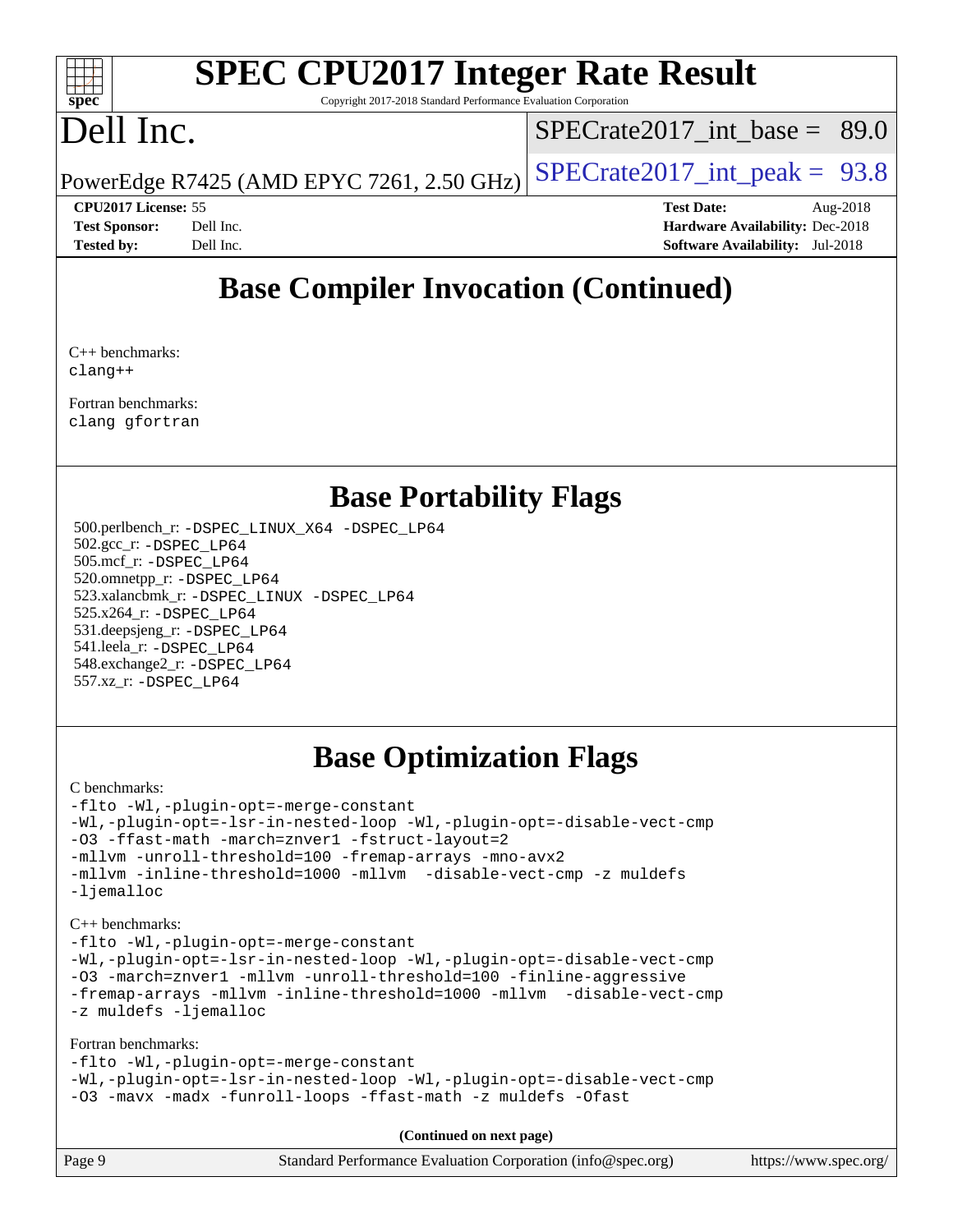

Copyright 2017-2018 Standard Performance Evaluation Corporation

## Dell Inc.

SPECrate2017 int\_base =  $89.0$ 

PowerEdge R7425 (AMD EPYC 7261, 2.50 GHz)  $\left|$  [SPECrate2017\\_int\\_peak =](http://www.spec.org/auto/cpu2017/Docs/result-fields.html#SPECrate2017intpeak) 93.8

**[CPU2017 License:](http://www.spec.org/auto/cpu2017/Docs/result-fields.html#CPU2017License)** 55 **[Test Date:](http://www.spec.org/auto/cpu2017/Docs/result-fields.html#TestDate)** Aug-2018 **[Test Sponsor:](http://www.spec.org/auto/cpu2017/Docs/result-fields.html#TestSponsor)** Dell Inc. **[Hardware Availability:](http://www.spec.org/auto/cpu2017/Docs/result-fields.html#HardwareAvailability)** Dec-2018 **[Tested by:](http://www.spec.org/auto/cpu2017/Docs/result-fields.html#Testedby)** Dell Inc. **[Software Availability:](http://www.spec.org/auto/cpu2017/Docs/result-fields.html#SoftwareAvailability)** Jul-2018

## **[Base Optimization Flags \(Continued\)](http://www.spec.org/auto/cpu2017/Docs/result-fields.html#BaseOptimizationFlags)**

[Fortran benchmarks](http://www.spec.org/auto/cpu2017/Docs/result-fields.html#Fortranbenchmarks) (continued):

[-fdefault-integer-8](http://www.spec.org/cpu2017/results/res2018q4/cpu2017-20181029-09364.flags.html#user_FCbase_F-fdefault-integer-8) [-fplugin=dragonegg.so](http://www.spec.org/cpu2017/results/res2018q4/cpu2017-20181029-09364.flags.html#user_FCbase_F-fpluginDragonEgg) [-fplugin-arg-dragonegg-llvm-option=-lsr-in-nested-loop](http://www.spec.org/cpu2017/results/res2018q4/cpu2017-20181029-09364.flags.html#user_FCbase_lsr-in-nested-loop_9d50e9a5bf5413862ef575cb99c4306f28354df375c817cbae12d1ca2160727959926001e898e7562b79430b7fa444a8df2254024818720af45ad007761bc4a7) [-fplugin-arg-dragonegg-llvm-option=-enable-iv-split](http://www.spec.org/cpu2017/results/res2018q4/cpu2017-20181029-09364.flags.html#user_FCbase_F-enable-iv-split_5dd88da1d43c18bd75cbdf250cf834c2151012bf076ae854827e69c5249e03739713e176d494b70eccfdbb757c13240bb0c8f0dd1fe462f4542b1525161a1ac7) [-fplugin-arg-dragonegg-llvm-option=-merge-constant](http://www.spec.org/cpu2017/results/res2018q4/cpu2017-20181029-09364.flags.html#user_FCbase_F-merge-constant_37fd66d07a4fbae8f1b816e843c3ed1ebaa48f794b65ea8be746a1880566a3d23eba4a3c37b5c024650311adcf9247c62af28144803b3729b14be14423fa5142) [-fplugin-arg-dragonegg-llvm-option=-inline-threshold:1000](http://www.spec.org/cpu2017/results/res2018q4/cpu2017-20181029-09364.flags.html#user_FCbase_inline-threshold_eec74946bf81becf626625ea3f1757217b7f1e09b0c056df6f4a6dc542562255a9e8a6d36c454b3b2ed3e147f40cf87a14a68e01ad47a8b90b49f15f387f919f) [-fplugin-arg-dragonegg-llvm-option=-disable-vect-cmp](http://www.spec.org/cpu2017/results/res2018q4/cpu2017-20181029-09364.flags.html#user_FCbase_disable-vect-cmp_d119dd6f96524d64dc477d5e6a72268aebe046b42f767098038bf7530fc0cc546dd329b2376104fde185baca14f7365ef86ccd3ff602b57a7839de005478f594) [-ljemalloc](http://www.spec.org/cpu2017/results/res2018q4/cpu2017-20181029-09364.flags.html#user_FCbase_jemalloc-lib_d1249b907c500fa1c0672f44f562e3d0f79738ae9e3c4a9c376d49f265a04b9c99b167ecedbf6711b3085be911c67ff61f150a17b3472be731631ba4d0471706) [-lgfortran](http://www.spec.org/cpu2017/results/res2018q4/cpu2017-20181029-09364.flags.html#user_FCbase_F-lgfortran) [-lamdlibm](http://www.spec.org/cpu2017/results/res2018q4/cpu2017-20181029-09364.flags.html#user_FCbase_F-lamdlibm)

### **[Peak Compiler Invocation](http://www.spec.org/auto/cpu2017/Docs/result-fields.html#PeakCompilerInvocation)**

[C benchmarks](http://www.spec.org/auto/cpu2017/Docs/result-fields.html#Cbenchmarks): [clang](http://www.spec.org/cpu2017/results/res2018q4/cpu2017-20181029-09364.flags.html#user_CCpeak_Fclang3_a68b77bfed473bd9cdd22529af008e8306c2e3948617c8991604c1a2000ee4a73ef90dd8bc793e105fe4165a625d26dacbda4708d828ad19048918c071b363ec)

[C++ benchmarks:](http://www.spec.org/auto/cpu2017/Docs/result-fields.html#CXXbenchmarks) [clang++](http://www.spec.org/cpu2017/results/res2018q4/cpu2017-20181029-09364.flags.html#user_CXXpeak_Fclang3_57a48582e5be507d19b2527b3e7d4f85d9b8669ffc9a8a0dbb9bcf949a918a58bbab411e0c4d14a3922022a3e425a90db94042683824c1806feff4324ca1000d)

[Fortran benchmarks](http://www.spec.org/auto/cpu2017/Docs/result-fields.html#Fortranbenchmarks): [clang](http://www.spec.org/cpu2017/results/res2018q4/cpu2017-20181029-09364.flags.html#user_FCpeak_Fclang3_a68b77bfed473bd9cdd22529af008e8306c2e3948617c8991604c1a2000ee4a73ef90dd8bc793e105fe4165a625d26dacbda4708d828ad19048918c071b363ec) [gfortran](http://www.spec.org/cpu2017/results/res2018q4/cpu2017-20181029-09364.flags.html#user_FCpeak_aocc-gfortran_128c91a56d61ddb07404721e65b8f9498c31a443dacbd3b7f212891090eca86e2d099b520f75b99e9e8ac4fdec01f4d15f0b65e47123ec4c42b0759045731a1f)

## **[Peak Portability Flags](http://www.spec.org/auto/cpu2017/Docs/result-fields.html#PeakPortabilityFlags)**

 500.perlbench\_r: [-DSPEC\\_LINUX\\_X64](http://www.spec.org/cpu2017/results/res2018q4/cpu2017-20181029-09364.flags.html#b500.perlbench_r_peakPORTABILITY_DSPEC_LINUX_X64) [-DSPEC\\_LP64](http://www.spec.org/cpu2017/results/res2018q4/cpu2017-20181029-09364.flags.html#b500.perlbench_r_peakEXTRA_PORTABILITY_DSPEC_LP64) 502.gcc\_r: [-D\\_FILE\\_OFFSET\\_BITS=64](http://www.spec.org/cpu2017/results/res2018q4/cpu2017-20181029-09364.flags.html#user_peakEXTRA_PORTABILITY502_gcc_r_F-D_FILE_OFFSET_BITS_5ae949a99b284ddf4e95728d47cb0843d81b2eb0e18bdfe74bbf0f61d0b064f4bda2f10ea5eb90e1dcab0e84dbc592acfc5018bc955c18609f94ddb8d550002c) 505.mcf\_r: [-DSPEC\\_LP64](http://www.spec.org/cpu2017/results/res2018q4/cpu2017-20181029-09364.flags.html#suite_peakEXTRA_PORTABILITY505_mcf_r_DSPEC_LP64) 520.omnetpp\_r: [-DSPEC\\_LP64](http://www.spec.org/cpu2017/results/res2018q4/cpu2017-20181029-09364.flags.html#suite_peakEXTRA_PORTABILITY520_omnetpp_r_DSPEC_LP64) 523.xalancbmk\_r: [-DSPEC\\_LINUX](http://www.spec.org/cpu2017/results/res2018q4/cpu2017-20181029-09364.flags.html#b523.xalancbmk_r_peakPORTABILITY_DSPEC_LINUX) [-D\\_FILE\\_OFFSET\\_BITS=64](http://www.spec.org/cpu2017/results/res2018q4/cpu2017-20181029-09364.flags.html#user_peakEXTRA_PORTABILITY523_xalancbmk_r_F-D_FILE_OFFSET_BITS_5ae949a99b284ddf4e95728d47cb0843d81b2eb0e18bdfe74bbf0f61d0b064f4bda2f10ea5eb90e1dcab0e84dbc592acfc5018bc955c18609f94ddb8d550002c) 525.x264\_r: [-DSPEC\\_LP64](http://www.spec.org/cpu2017/results/res2018q4/cpu2017-20181029-09364.flags.html#suite_peakEXTRA_PORTABILITY525_x264_r_DSPEC_LP64) 531.deepsjeng\_r: [-DSPEC\\_LP64](http://www.spec.org/cpu2017/results/res2018q4/cpu2017-20181029-09364.flags.html#suite_peakEXTRA_PORTABILITY531_deepsjeng_r_DSPEC_LP64) 541.leela\_r: [-DSPEC\\_LP64](http://www.spec.org/cpu2017/results/res2018q4/cpu2017-20181029-09364.flags.html#suite_peakEXTRA_PORTABILITY541_leela_r_DSPEC_LP64) 548.exchange2\_r: [-DSPEC\\_LP64](http://www.spec.org/cpu2017/results/res2018q4/cpu2017-20181029-09364.flags.html#suite_peakEXTRA_PORTABILITY548_exchange2_r_DSPEC_LP64) 557.xz\_r: [-DSPEC\\_LP64](http://www.spec.org/cpu2017/results/res2018q4/cpu2017-20181029-09364.flags.html#suite_peakEXTRA_PORTABILITY557_xz_r_DSPEC_LP64)

## **[Peak Optimization Flags](http://www.spec.org/auto/cpu2017/Docs/result-fields.html#PeakOptimizationFlags)**

[C benchmarks](http://www.spec.org/auto/cpu2017/Docs/result-fields.html#Cbenchmarks):

 500.perlbench\_r: [-flto](http://www.spec.org/cpu2017/results/res2018q4/cpu2017-20181029-09364.flags.html#user_peakCOPTIMIZEEXTRA_LDFLAGS500_perlbench_r_lto) [-Wl,-plugin-opt=-merge-constant](http://www.spec.org/cpu2017/results/res2018q4/cpu2017-20181029-09364.flags.html#user_peakEXTRA_LDFLAGS500_perlbench_r_F-merge-constant_1d79771b5442061d9c8e05556c6b0c655e6c9e66f8c6936b0129d434b6acd2b1cf1b7cd2540d1570ff636111b08a6bc36e2e61fc34531f8ef7c1a34c57be1dbb) [-Wl,-plugin-opt=-lsr-in-nested-loop](http://www.spec.org/cpu2017/results/res2018q4/cpu2017-20181029-09364.flags.html#user_peakEXTRA_LDFLAGS500_perlbench_r_lsr-in-nested-loop_1cff93fd95162f5e77640b5271e8bed680fb62b4a8d96fb8ab217ff3244646f1fbb342e31af83c263403bbf5249c7dc7732d5c86c3eab4cc8d32dcb7a6f33ca0) [-fprofile-instr-generate](http://www.spec.org/cpu2017/results/res2018q4/cpu2017-20181029-09364.flags.html#user_peakPASS1_CFLAGSPASS1_LDFLAGS500_perlbench_r_F-fprofile-instr-generate)(pass 1)

**(Continued on next page)**

Page 10 Standard Performance Evaluation Corporation [\(info@spec.org\)](mailto:info@spec.org) <https://www.spec.org/>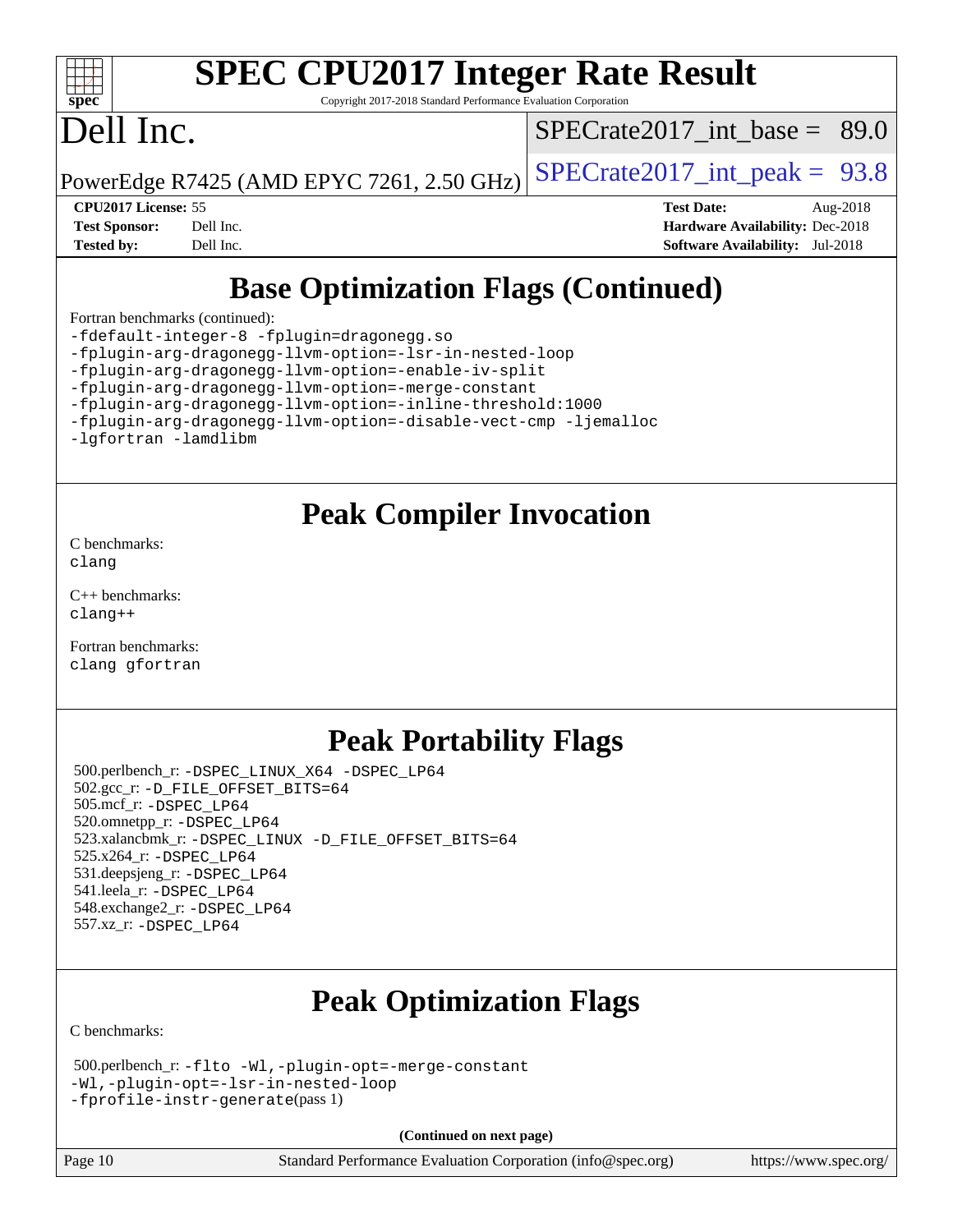

Copyright 2017-2018 Standard Performance Evaluation Corporation

## Dell Inc.

 $SPECrate2017\_int\_base = 89.0$ 

PowerEdge R7425 (AMD EPYC 7261, 2.50 GHz)  $\text{SPECrate}2017\_int\_peak = 93.8$ 

**[CPU2017 License:](http://www.spec.org/auto/cpu2017/Docs/result-fields.html#CPU2017License)** 55 **[Test Date:](http://www.spec.org/auto/cpu2017/Docs/result-fields.html#TestDate)** Aug-2018 **[Test Sponsor:](http://www.spec.org/auto/cpu2017/Docs/result-fields.html#TestSponsor)** Dell Inc. **[Hardware Availability:](http://www.spec.org/auto/cpu2017/Docs/result-fields.html#HardwareAvailability)** Dec-2018 **[Tested by:](http://www.spec.org/auto/cpu2017/Docs/result-fields.html#Testedby)** Dell Inc. **[Software Availability:](http://www.spec.org/auto/cpu2017/Docs/result-fields.html#SoftwareAvailability)** Jul-2018

## **[Peak Optimization Flags \(Continued\)](http://www.spec.org/auto/cpu2017/Docs/result-fields.html#PeakOptimizationFlags)**

500.perlbench\_r (continued):

[-fprofile-instr-use](http://www.spec.org/cpu2017/results/res2018q4/cpu2017-20181029-09364.flags.html#user_peakPASS2_CFLAGSPASS2_LDFLAGS500_perlbench_r_F-fprofile-instr-use)(pass 2) [-Ofast](http://www.spec.org/cpu2017/results/res2018q4/cpu2017-20181029-09364.flags.html#user_peakCOPTIMIZE500_perlbench_r_F-aocc-Ofast) [-march=znver1](http://www.spec.org/cpu2017/results/res2018q4/cpu2017-20181029-09364.flags.html#user_peakCOPTIMIZE500_perlbench_r_F-march) [-fstruct-layout=3](http://www.spec.org/cpu2017/results/res2018q4/cpu2017-20181029-09364.flags.html#user_peakCOPTIMIZE500_perlbench_r_F-fstruct-layout) [-mllvm -vectorize-memory-aggressively](http://www.spec.org/cpu2017/results/res2018q4/cpu2017-20181029-09364.flags.html#user_peakCOPTIMIZE500_perlbench_r_vectorize-memory-aggressively_24b72a4417f50ade9e698c5b3bed87ab456cc6fc8ec6439480cb84f36ad6a3975af6e87206dea402e3871a1464ff3d60bc798e0250f330177ba629a260df1857) [-mno-avx2](http://www.spec.org/cpu2017/results/res2018q4/cpu2017-20181029-09364.flags.html#user_peakCOPTIMIZE500_perlbench_r_F-mno-avx2) [-mllvm -unroll-threshold=100](http://www.spec.org/cpu2017/results/res2018q4/cpu2017-20181029-09364.flags.html#user_peakCOPTIMIZE500_perlbench_r_F-unroll-threshold_2755d0c78138845d361fa1543e3a063fffa198df9b3edf0cfb856bbc88a81e1769b12ac7a550c5d35197be55360db1a3f95a8d1304df999456cabf5120c45168) [-fremap-arrays](http://www.spec.org/cpu2017/results/res2018q4/cpu2017-20181029-09364.flags.html#user_peakCOPTIMIZE500_perlbench_r_F-fremap-arrays) [-mllvm -inline-threshold=1000](http://www.spec.org/cpu2017/results/res2018q4/cpu2017-20181029-09364.flags.html#user_peakCOPTIMIZE500_perlbench_r_inline-threshold_b7832241b0a6397e4ecdbaf0eb7defdc10f885c2a282fa3240fdc99844d543fda39cf8a4a9dccf68cf19b5438ac3b455264f478df15da0f4988afa40d8243bab) [-ljemalloc](http://www.spec.org/cpu2017/results/res2018q4/cpu2017-20181029-09364.flags.html#user_peakEXTRA_LIBS500_perlbench_r_jemalloc-lib_d1249b907c500fa1c0672f44f562e3d0f79738ae9e3c4a9c376d49f265a04b9c99b167ecedbf6711b3085be911c67ff61f150a17b3472be731631ba4d0471706)

```
 502.gcc_r: -m32 -flto -Wl,-plugin-opt=-merge-constant
-Wl,-plugin-opt=-lsr-in-nested-loop -Ofast -march=znver1
-fstruct-layout=3 -mllvm -vectorize-memory-aggressively
-mno-avx2 -mllvm -unroll-threshold=100 -fremap-arrays
-mllvm -inline-threshold=1000 -fgnu89-inline -ljemalloc
```

```
 505.mcf_r: -flto -Wl,-plugin-opt=-merge-constant
-Wl,-plugin-opt=-lsr-in-nested-loop -Ofast -march=znver1
-fstruct-layout=3 -mllvm -vectorize-memory-aggressively
-mno-avx2 -mllvm -unroll-threshold=100 -fremap-arrays
-mllvm -inline-threshold=1000 -ljemalloc
```
525.x264\_r: Same as 500.perlbench\_r

557.xz\_r: Same as 505.mcf\_r

[C++ benchmarks:](http://www.spec.org/auto/cpu2017/Docs/result-fields.html#CXXbenchmarks)

```
 520.omnetpp_r: -flto -Wl,-plugin-opt=-merge-constant
-Wl,-plugin-opt=-lsr-in-nested-loop -Ofast -march=znver1
-finline-aggressive -mllvm -unroll-threshold=100
-fremap-arrays -mllvm -inline-threshold=1000 -ljemalloc
```
 523.xalancbmk\_r: [-m32](http://www.spec.org/cpu2017/results/res2018q4/cpu2017-20181029-09364.flags.html#user_peakCXXLD523_xalancbmk_r_F-m32) [-flto](http://www.spec.org/cpu2017/results/res2018q4/cpu2017-20181029-09364.flags.html#user_peakCXXOPTIMIZEEXTRA_LDFLAGS523_xalancbmk_r_lto) [-Wl,-plugin-opt=-merge-constant](http://www.spec.org/cpu2017/results/res2018q4/cpu2017-20181029-09364.flags.html#user_peakEXTRA_LDFLAGS523_xalancbmk_r_F-merge-constant_1d79771b5442061d9c8e05556c6b0c655e6c9e66f8c6936b0129d434b6acd2b1cf1b7cd2540d1570ff636111b08a6bc36e2e61fc34531f8ef7c1a34c57be1dbb) [-Wl,-plugin-opt=-lsr-in-nested-loop](http://www.spec.org/cpu2017/results/res2018q4/cpu2017-20181029-09364.flags.html#user_peakEXTRA_LDFLAGS523_xalancbmk_r_lsr-in-nested-loop_1cff93fd95162f5e77640b5271e8bed680fb62b4a8d96fb8ab217ff3244646f1fbb342e31af83c263403bbf5249c7dc7732d5c86c3eab4cc8d32dcb7a6f33ca0) [-Ofast](http://www.spec.org/cpu2017/results/res2018q4/cpu2017-20181029-09364.flags.html#user_peakCXXOPTIMIZE523_xalancbmk_r_F-aocc-Ofast) [-march=znver1](http://www.spec.org/cpu2017/results/res2018q4/cpu2017-20181029-09364.flags.html#user_peakCXXOPTIMIZE523_xalancbmk_r_F-march) [-finline-aggressive](http://www.spec.org/cpu2017/results/res2018q4/cpu2017-20181029-09364.flags.html#user_peakCXXOPTIMIZE523_xalancbmk_r_F-finline-aggressive) [-mllvm -unroll-threshold=100](http://www.spec.org/cpu2017/results/res2018q4/cpu2017-20181029-09364.flags.html#user_peakCXXOPTIMIZE523_xalancbmk_r_F-unroll-threshold_2755d0c78138845d361fa1543e3a063fffa198df9b3edf0cfb856bbc88a81e1769b12ac7a550c5d35197be55360db1a3f95a8d1304df999456cabf5120c45168) [-fremap-arrays](http://www.spec.org/cpu2017/results/res2018q4/cpu2017-20181029-09364.flags.html#user_peakCXXOPTIMIZE523_xalancbmk_r_F-fremap-arrays) [-mllvm -inline-threshold=1000](http://www.spec.org/cpu2017/results/res2018q4/cpu2017-20181029-09364.flags.html#user_peakCXXOPTIMIZE523_xalancbmk_r_inline-threshold_b7832241b0a6397e4ecdbaf0eb7defdc10f885c2a282fa3240fdc99844d543fda39cf8a4a9dccf68cf19b5438ac3b455264f478df15da0f4988afa40d8243bab) [-ljemalloc](http://www.spec.org/cpu2017/results/res2018q4/cpu2017-20181029-09364.flags.html#user_peakEXTRA_LIBS523_xalancbmk_r_jemalloc-lib_d1249b907c500fa1c0672f44f562e3d0f79738ae9e3c4a9c376d49f265a04b9c99b167ecedbf6711b3085be911c67ff61f150a17b3472be731631ba4d0471706)

531.deepsjeng\_r: Same as 520.omnetpp\_r

```
 541.leela_r: -flto -Wl,-plugin-opt=-merge-constant
-Wl,-plugin-opt=-lsr-in-nested-loop
-fprofile-instr-generate(pass 1)
-fprofile-instr-use(pass 2) -Ofast -march=znver1
-mllvm -unroll-count=8 -mllvm -unroll-threshold=100
-ljemalloc
```

```
Fortran benchmarks: 
-flto -Wl,-plugin-opt=-merge-constant
-Wl,-plugin-opt=-lsr-in-nested-loop -O3 -mavx2 -madx -funroll-loops
```
**(Continued on next page)**